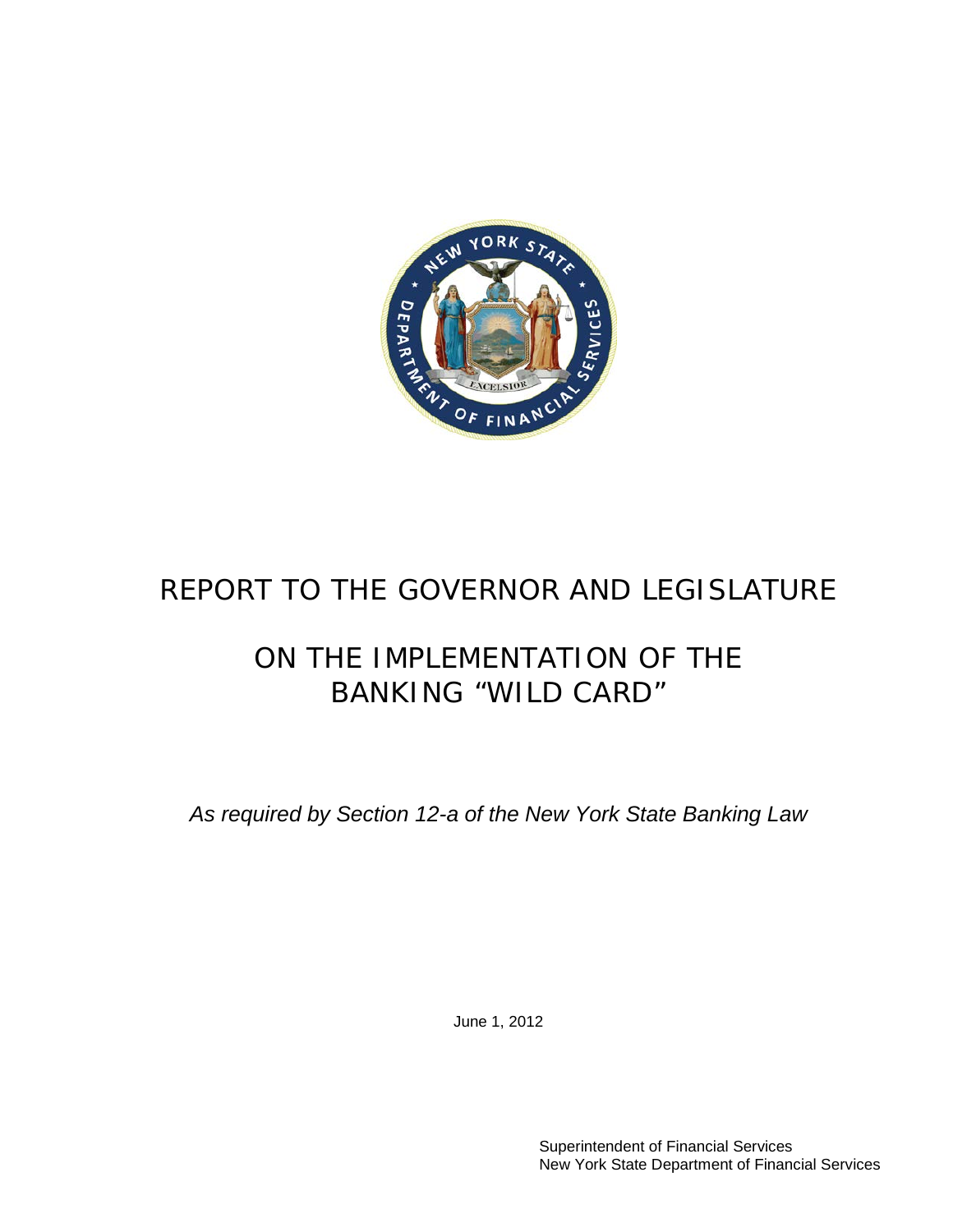

NEW YORK STATE DEPARTMENT<sub>of</sub><br>FINANCIAL SERVICES

June 1, 2012

The Honorable Andrew M. Cuomo Governor State of New York Albany, NY 12224-0341

The Honorable Dean G. Skelos The Honorable John Sampson **Temporary President Minority Leader** Minority Leader New York State Senate New York State Senate Albany, NY 12247 Albany, NY 12247

The Honorable Sheldon Silver The Honorable Brian Kolb Speaker Minority Leader New York State Assembly New York State Assembly Albany, NY 12248 Albany, NY 12247

Dear Sirs:

Enclosed is the 2011 Wild Card report required by Section 12-a of the Banking Law.

Section 12-a of the Banking Law, commonly referred to as the "Wild Card" section, is intended to maintain and enhance the appeal of the New York State banking charter. It authorizes the Superintendent of Financial Services (Superintendent) to permit state-chartered banking organizations to exercise powers that are available to the corresponding federally-chartered institutions, but not expressly authorized by the State Banking Law.

Prior to October 3, 2011, Wild Card powers were exercised by the Banking Board, however that authority was transferred to the Superintendent following the adoption of the Financial Services Law, which abolished the Banking Board and merged the Banking and Insurance Departments to create the Department of Financial Services. Wild card regulations and resolutions adopted before that date remain in effect.

The Financial Services Law also created a State Charter Advisory Board to work with the Superintendent in retaining state-chartered banking institutions, encouraging federally-chartered institutions to convert to a state charter and promoting the state banking system.

The Superintendent's ability to extend federal institution powers to state-chartered or licensed banking organizations through regulatory action facilitates New York's ability to respond to the expansion of the powers and privileges of federally-chartered banks and thrifts. I believe the wild card powers authorized under the Banking Law are of great value to New York-chartered institutions and help maintain the attractiveness of the state charter compared to a federal charter.

No new Wild Card resolutions were adopted during 2011. Section 12-a is currently scheduled to sunset on September 10, 2014.

Sincerely,

Benjamin M. Lawsky Superintendent of Financial Services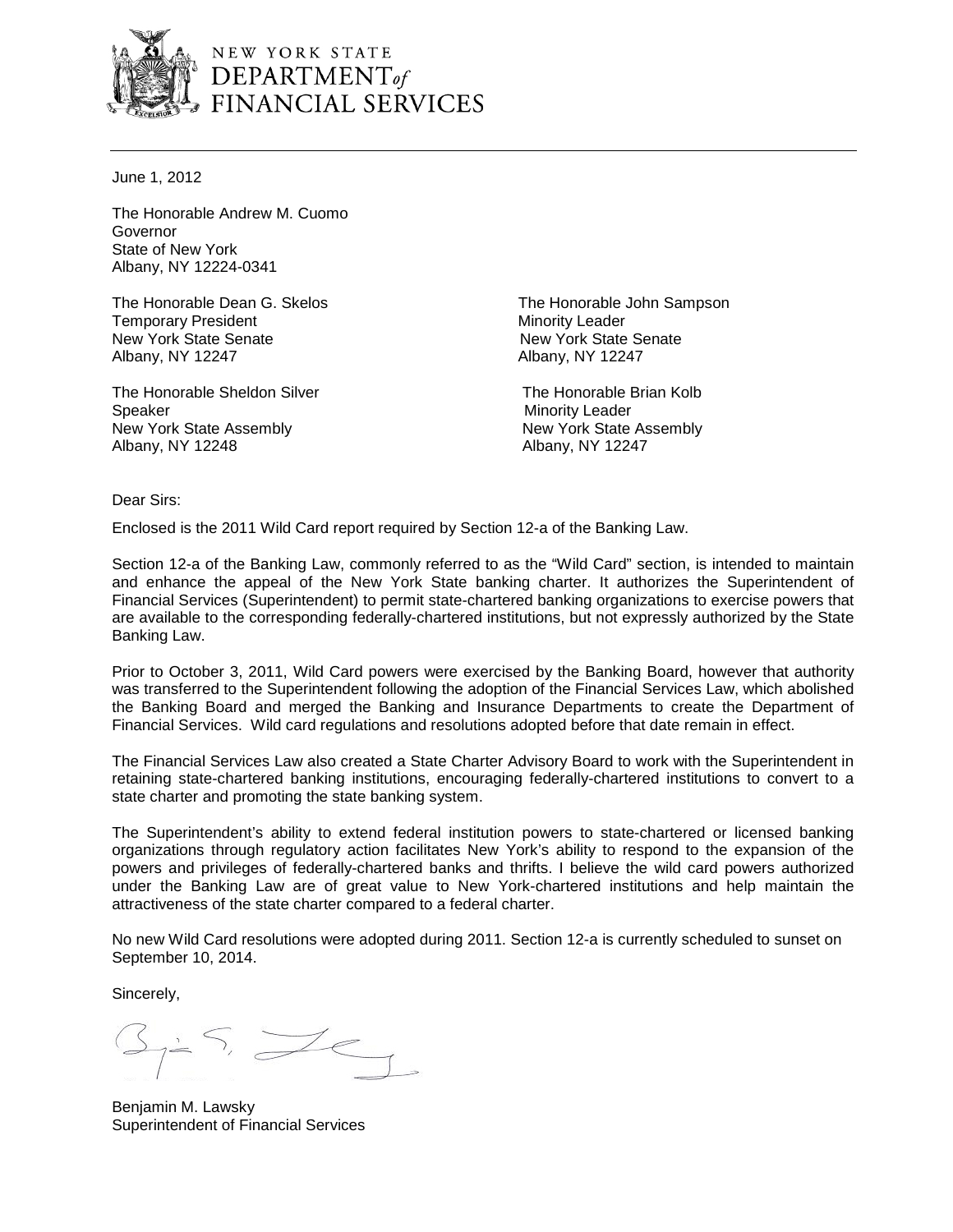cc: Lawrence Schwartz, Secretary to the Governor Mylan Denerstein, Counsel to the Governor Senator Joseph Griffo, Chair, Senate Banks Committee Senator Malcolm Smith, Ranking Minority Member, Senate Banks Committee Assemblywoman Annette M. Robinson, Chair, Assembly Banks Committee Assemblyman Andrew P. Raia, Ranking Minority Member, Assembly Banks Committee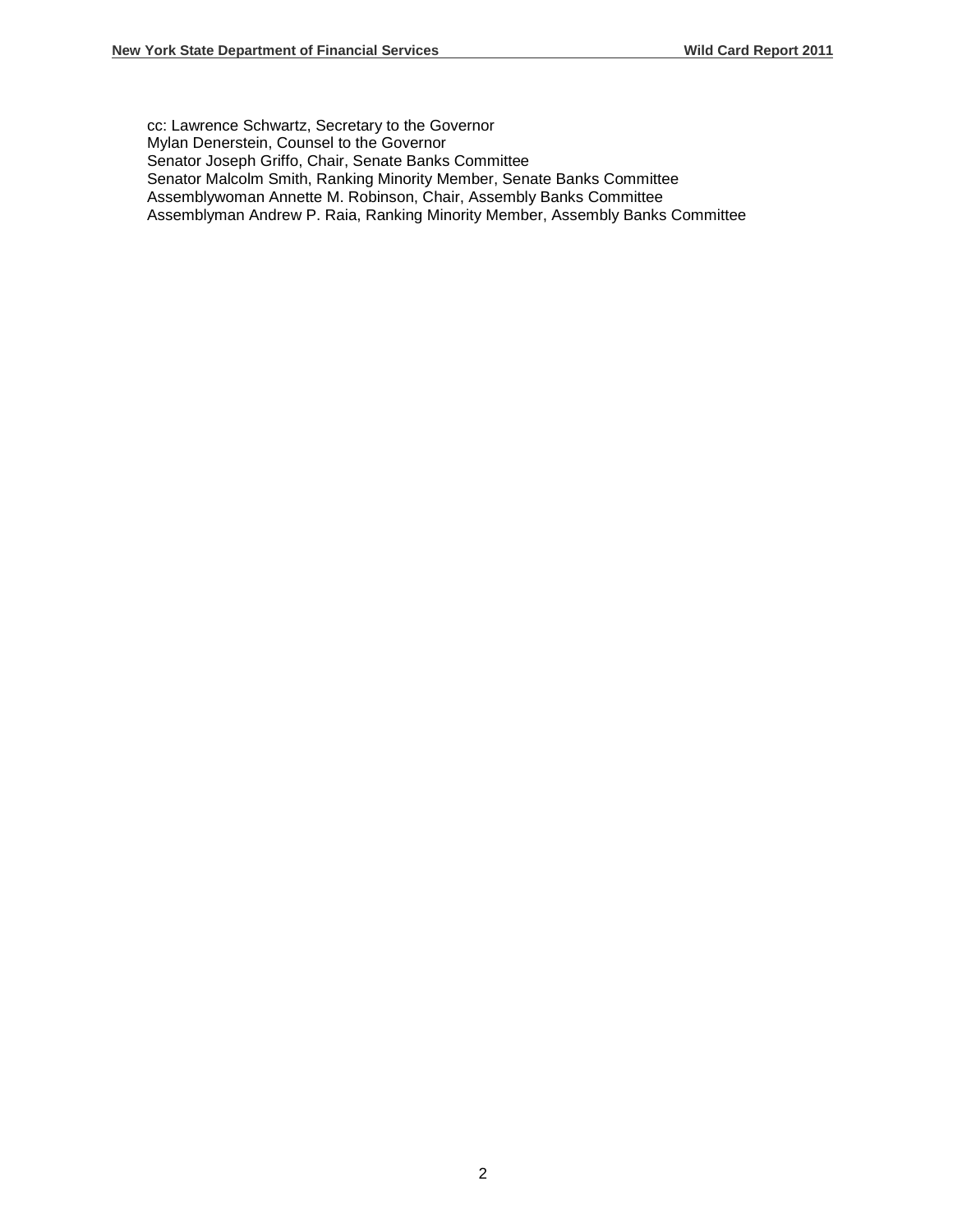#### **Report Required by Section 12-a of the Banking Law on the Implementation of the "Wild Card" Banking Powers**

#### **INTRODUCTION**

The banking system in the United States permits all banking institutions, including banks, trust companies, thrift associations, credit unions and branches of non-U.S. banks, to choose to operate under either a federal or state charter. The choice of a federal or state charter depends on many factors, including the scope of authorized banking powers, the cost of regulation, whether applicable laws (including consumer protection laws) are deemed to be reasonable, and whether the banking regulator is perceived to be reasonable and flexible. Of all these factors, one of the most important is the scope of authorized banking powers.

It is in New York State's best interest that New York State banking charters continue to provide powers that are competitive with the powers granted to federally-chartered institutions. This will help the State to retain institutions that currently are New York State chartered, encourage newly formed institutions to choose a New York State charter, and encourage some institutions with federal charters to convert to New York State charters. New York State-chartered institutions maintain their principal offices, and thus their senior executives and other employees, in New York. This ensures that important employment, credit and economic development decisions are made in New York. Federally-chartered institutions and non-New York State-chartered banks that branch into New York need not locate their principal offices here in order to conduct business in this state.

Prior to the enactment of the original Wild Card authority in 1997, certain banking powers of New York State-chartered institutions could only be expanded legislatively. State-chartered banking institutions were increasingly concerned that the State Legislature could not respond quickly enough to the expansion of the powers of federally-chartered institutions. The purpose of the Wild Card authority is to allow the Superintendent to react quickly to evolving federal banking regulations; when changes in federal statutes, regulations or interpretations grant powers to federally-chartered institutions that statechartered institutions do not enjoy, the Superintendent may adopt a resolution permitting one or more state-chartered banking organizations of the same type to exercise the same powers.

No new Wild Card resolutions were adopted during 2011. Section 12-a is currently scheduled to sunset on September 10, 2014.

#### **ASSESSING CHARTER ACTIONS**

#### 1. Banks and Trust Companies

In the previous Wild Card Reports, the Banking Department chronicled charter actions since December 31, 1995. The purpose of noting charter changes since 1995 was to reflect the possible effect of the federal Riegle-Neal Interstate Banking and Branching Efficiency Act of 1994, which abolished various federal legal barriers to full interstate banking and branching.

When a state-chartered banking institution operates or considers operating on an interstate basis, the institution must assess whether its strategic goals can be realized with a state charter or whether such goals require conversion to a federal charter. Prior to Riegle-Neal, a banking institution that engaged in interstate banking had to maintain separate charters and management organizational structures for each state in which it operated. In many instances, these chartered entities were state-chartered institutions either created de novo or acquired through acquisition or merger.

Riegle-Neal made it possible to conduct interstate business through a single entity with a unified management structure. However, before New York State's adoption of its Wild Card statute in 1997, any state-chartered bank making chartering decisions also knew that New York had no means, absent legislative action, to expeditiously conform State banking powers with powers that might be newly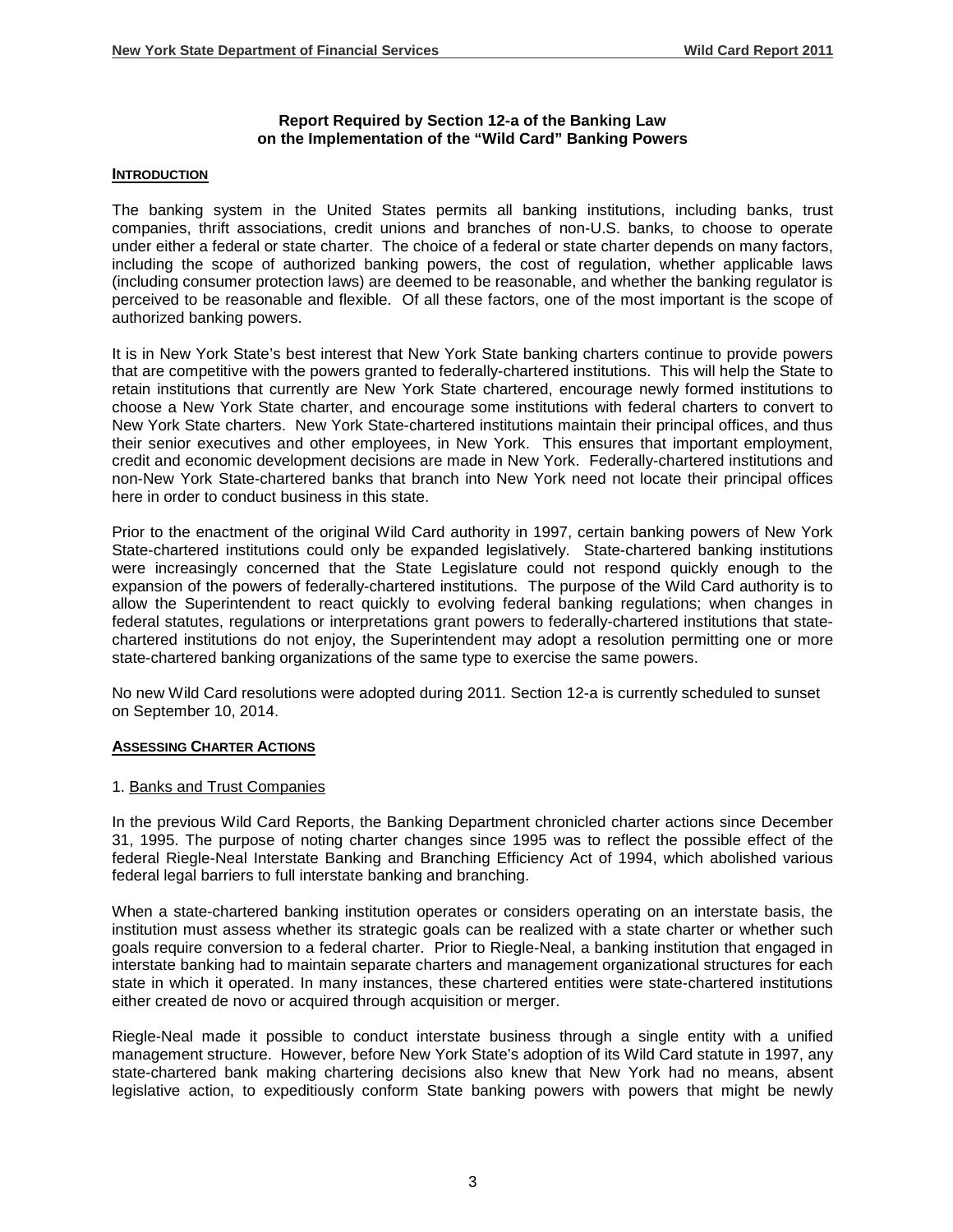granted by federal bank regulators. Industry comment at the time indicated that certain large regional banks did switch charters to facilitate their interstate banking operations.

In reports for years prior to 2004, we noted that when state-chartered banking institutions merged with federally-chartered or non-New York State-chartered commercial banks or trust companies there was no clear trend or preference whether to operate under a federal or state charter. However, as we noted in our report for 2004 (the year when JPMorgan Chase merged with Bank One and switched to a federal charter and HSBC also switched to a federal charter), the surviving charter in many bank mergers (and particularly interstate mergers) has often been the one perceived to be the most viable for interstate retail banking activities. A prime factor in the decision to choose a federal charter is the ability to conduct interstate banking activities on a uniform basis under the federal banking laws applicable to national banks and federal thrift associations.

It is possible that the pendulum is now swinging to a position more favorable for state charters. In June 2009, the U.S. Supreme Court, in the case of Cuomo v. Clearing House, upheld the right of state attorneys general to enforce state consumer protection laws of general application against national banks. Moreover, the Dodd-Frank Wall Street Reform and Consumer Protection Act (i) limits the ability of the Comptroller of the Currency to preempt state law, (ii) specifically precludes preemption for subsidiaries and affiliates of banks, and (iii) makes clear that State consumer protection laws may go beyond the rules established by the Bureau of Consumer Financial Protection. The Dodd-Frank Act may lessen the attractiveness of Federal banking charters as a lever to preempt state law, and increase the importance of factors other than preemption. That would make it even more important to ensure that the Superintendent is able to grant Wild Card powers to enable the state charter to provide the same banking powers as the Federal charter.

#### 2. Thrift Institutions

In the 1999 report, the Department initiated reporting on chartering and conversion activities involving state-chartered thrift institutions. The conversion activity of state-chartered thrift institutions since that time has been varied. State-chartered thrift institutions have merged with both state-and federallychartered thrifts and commercial banks, and also have converted into federal thrift institutions.

In a number of respects, the Home Owners Loan Act, which governs federal thrift banking activities, provided for even broader preemption of state laws affecting banking activities than the National Bank Act. Thus, persons interested in forming a thrift institution, even if they had no intention ever to engage in interstate banking activities, may have had the view that the federal thrift charter provided greater flexibility in the conduct of banking activities even with the existence of a Wild Card law applicable to state thrifts. On the other hand, the provisions of the Dodd-Frank Act abolishing the Office of Thrift Supervision and transferring its functions relating to federal savings associations to the Office of the Comptroller of the Currency may reduce the relative attractiveness of a federal thrift charter in this regard. As evidence of this development, we note that Elmira Savings Bank converted from a federal charter to a state charter, effective on December 31, 2011. In addition, a number of other, similar conversion applications are also pending.

There were 22 state thrifts as of the end of 2011, compared to 21 at the end of 2010. This increase was due to a conversion of Elmira savings Bank from a federal to state charter.

#### 3. Credit Unions

Although credit unions did not become entitled to the benefits of the Wild Card Statute until 2007, they have long experienced the same charter decisions as banks and thrifts. At year-end 1996, New York had 24 state-chartered credit unions and 65 federally-chartered credit unions. At year-end 2011, there were 20 state-chartered credit unions with approximately \$6.1 billion of assets and 408 federallychartered credit unions with about \$51.7 billion of assets.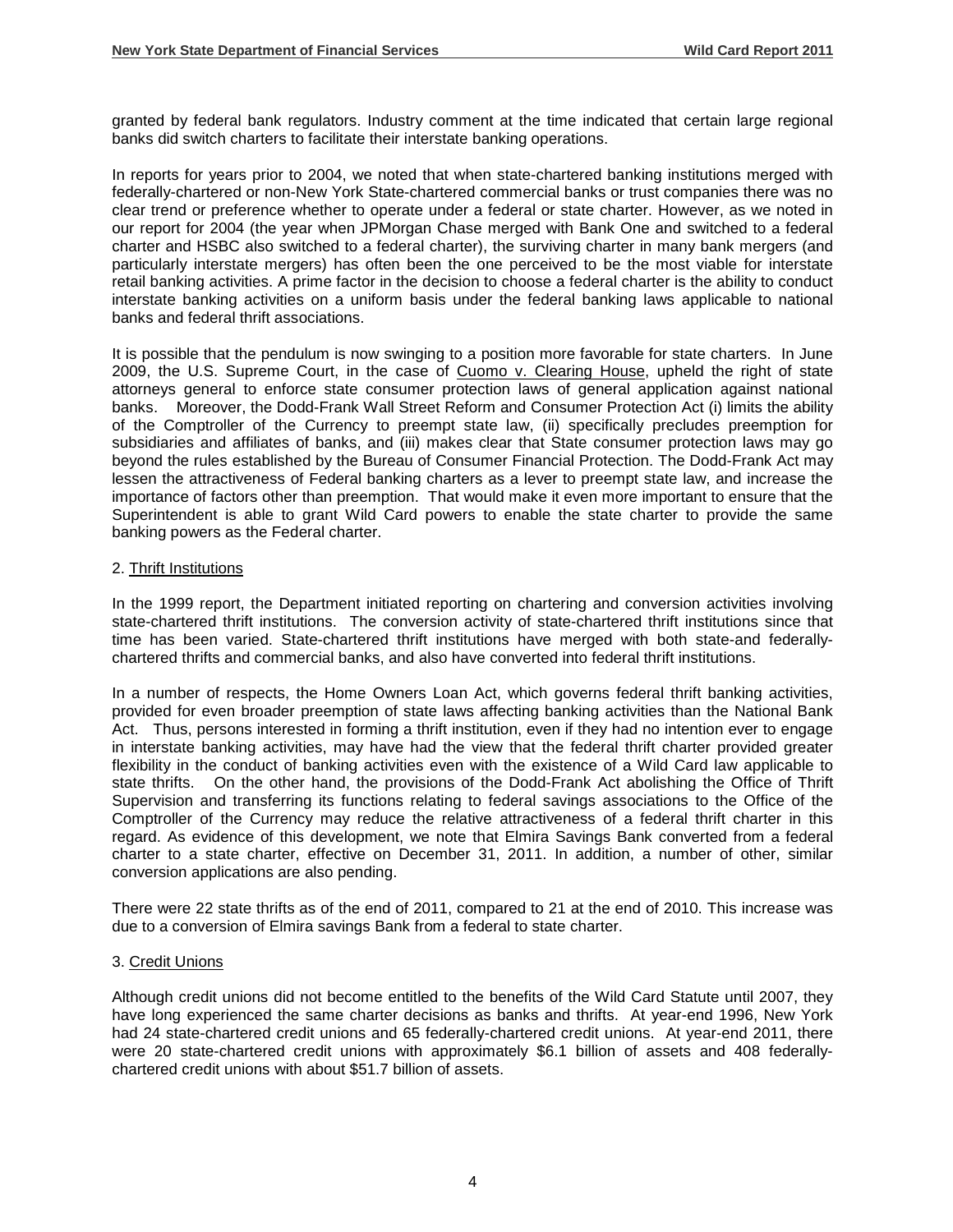The growth in federally-chartered credit unions is attributable to a lower level of taxation of such institutions. New York has begun to address this issue, and, as a result, the Department has begun to see some interest by federally-chartered credit unions possibly in converting to a state charter.

#### 4. Foreign Branches and Agencies

In contrast, branches and agencies of foreign banks have found New York an attractive place to be licensed, despite the existence of a federal chartering option. At year-end 1996, there were 49 such State-chartered branches and agencies in New York with total assets of \$43 billion. As of year-end 2011, there were 103 such State-chartered branches and agencies in New York, with assets of over \$1.6 trillion and 29 federal branches and agencies with \$182 million in assets. Since few foreign banks engage in retail activities in the U.S., they are attracted to New York because of its status as a global capital market. Nevertheless, while New York still boasts 80 percent of all financial assets of foreign branches and agencies in the U.S., it must continue to make its regulatory scheme attractive to foreign banks in order to maintain its position as a global leader in the financial markets.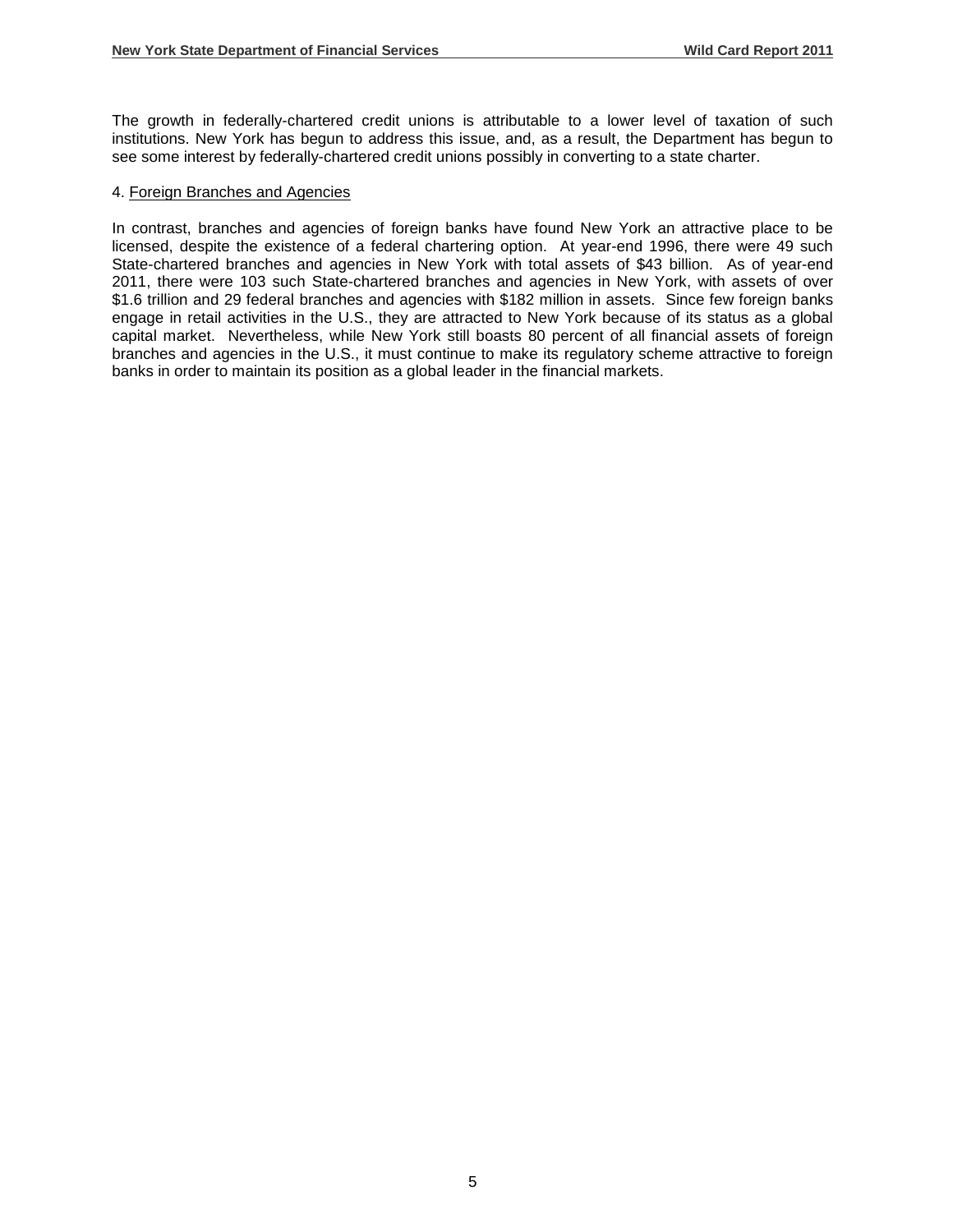This Report is divided into the following Sections:

- Section I: Listing of state-chartered banking institutions (including banks, thrifts, credit unions and foreign bank branches/agencies) that have been retained, established or converted to federally-chartered banking institutions or have been acquired by or merged with another banking institution, during the year ended December 31, 2011
- Section II: Total employment of the banking sector in this state
- Section III: Total number of chartered banking institutions located in this state, including branches, and the total amount of deposits of such chartered or licensed banking institutions by type of federal, state or out-of-state state charter
- Section IV: Assessment of the impact of the provisions of section 12-a that apply to the insurance activities of state chartered banking institutions
- Appendix I: Comparison of New York State-Chartered Banking Organization on 12/31/10 and 12/31/11
- Appendix II: Summary and Text of "Wild Card" Resolutions Adopted from December 31, 2010 to December 31, 2011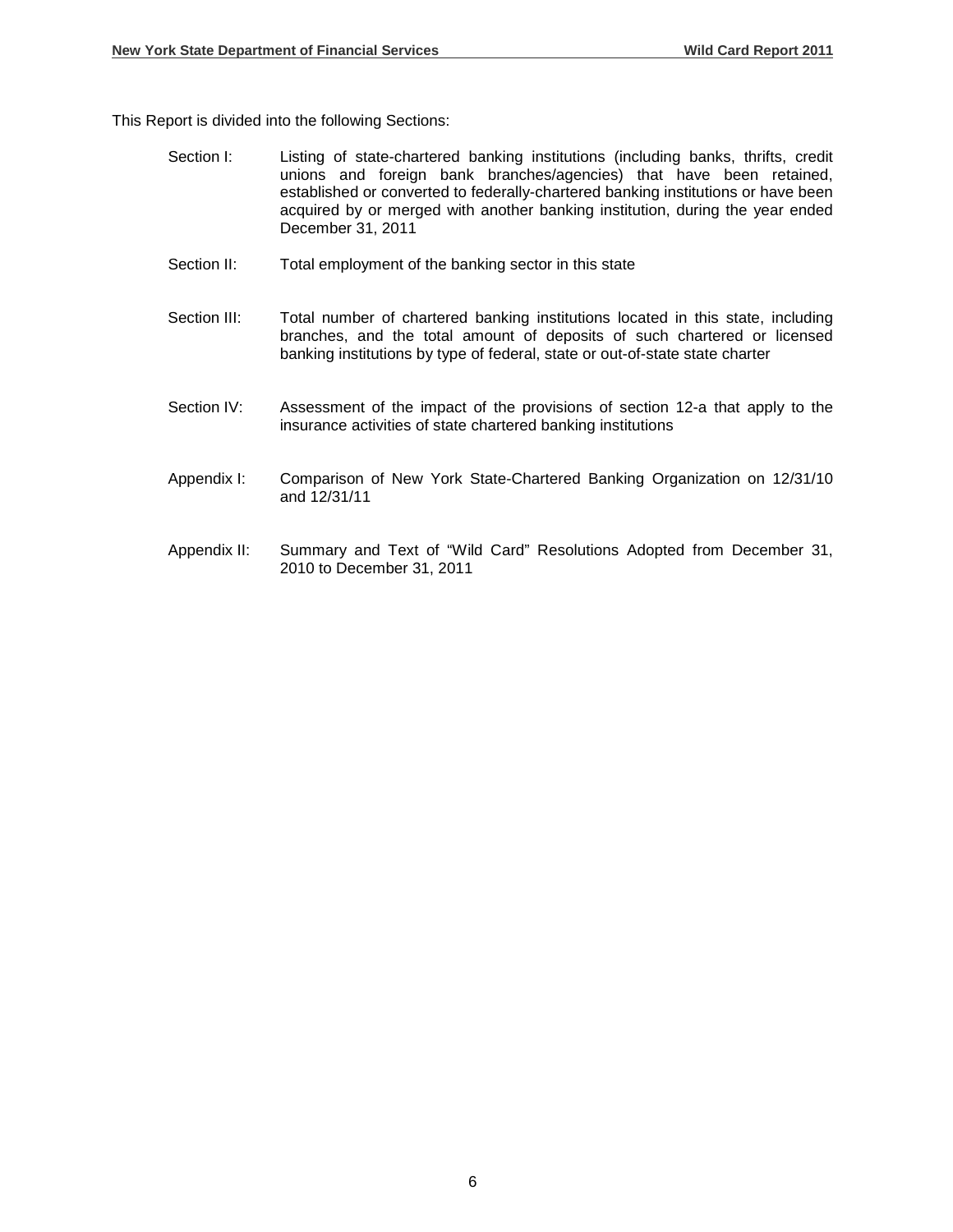#### **SECTION I**

Listing of New York State-chartered banking institutions that have been retained, established or converted to federally-chartered banking institutions, or have been acquired by or merged with another banking institution during the year ended December 31, 2011.

This section of the Report contains a chronological summary of all actions that affected the charter status of New York State-chartered banks, trust companies and thrift institutions occurring from January 1, 2011 through December 31, 2011. (The reported charter actions for the stated time period are determined by the date the affected institutions commenced or ceased operations, as the case may be, pursuant to the applicable charter action.)

#### **(1) Savings Banks and Savings and Loans Associations State Charter Activity in 2011**

• Elmira Saving Bank converted from a Federal to New York State Charter (effective 12/31/2011)

There were 21 state-chartered savings banks as of December 31, 2011, an increase of one since December 31, 2010. As to state-chartered savings and loan associations, the number remained unchanged over the same period. A full list of institutions as of year-end 2011 is contained in Appendix I.

#### **(2) Commercial Bank and Trust Company Charter Activity in 2011**

- Capital Bank and Trust Company merged into a state chartered institution (effective 04/11/2011)
- Hampton State Bank merged into a federally chartered institution (effective 05/27/2011)
- ICE Trust U.S. LLC converted to a federally chartered institution (effective 07/18/2011)

There were 86 state-chartered commercial banks and trust companies as of December 31, 2011, three fewer than as of December 31, 2010. A full list of institutions is contained in Appendix I.

#### **(3) Credit Union Charter Activity in 2011**

There were 20 state-chartered credit unions as of December 31, 2011, the same number as on December 31, 2010. A full list of institutions is contained in Appendix I.

#### **(4) Foreign Bank Branch and Agency Activity in 2011**

• Bank of Scotland Plc. established a new state-licensed branch (effective 09/20/2011).

There were 102 state-licensed foreign branches and agencies as of December 31, 2011, one more than at December 31, 2010. A full list of institutions is contained in Appendix I.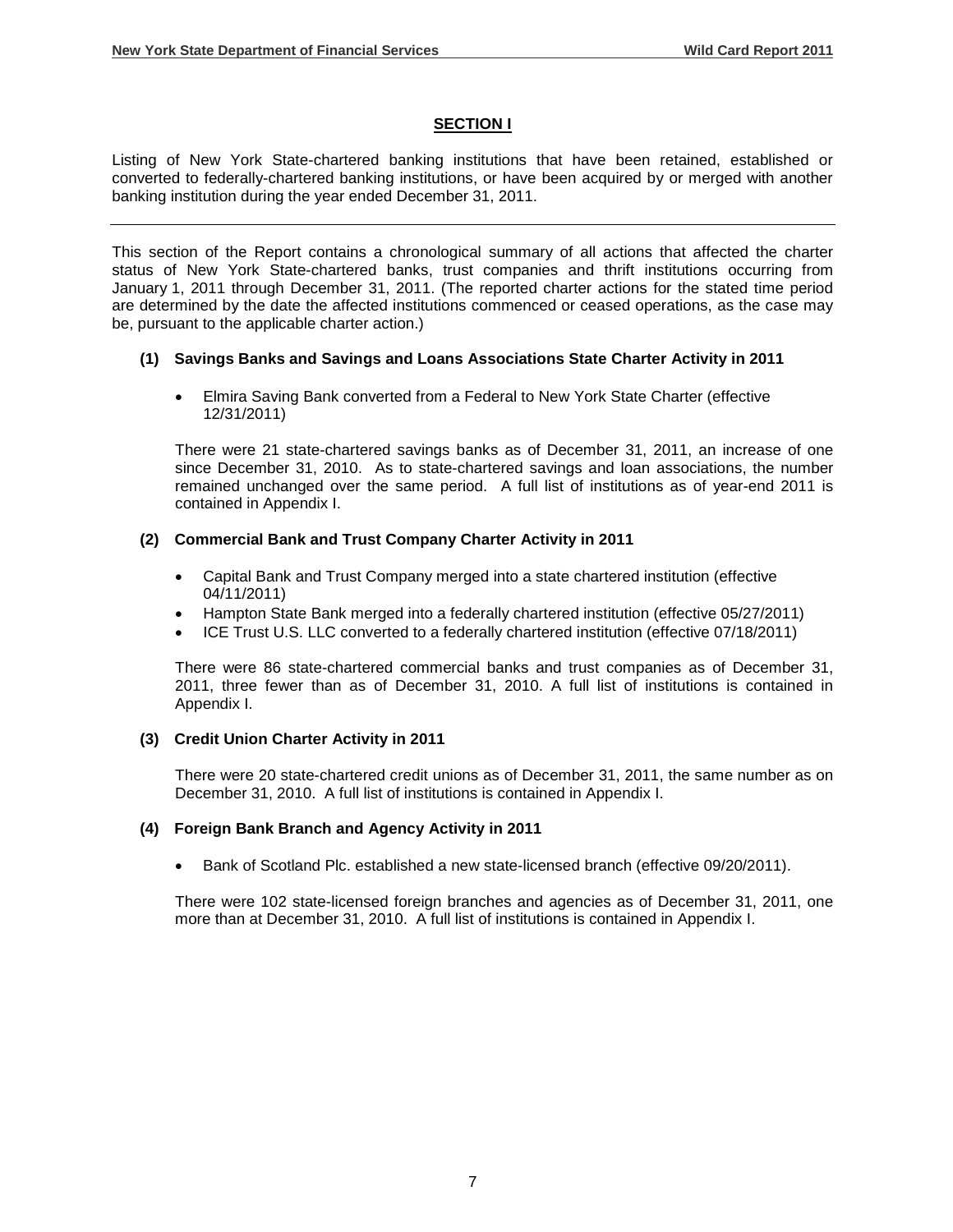#### **SECTION II**

Total employment of the banking sector in the State

There is no definitive way to measure the total number of jobs created in New York State as a result of the establishment of new banks and trust companies or the number of jobs lost by virtue of conversions. Where a bank simply converts from a state to federal charter or federal charter to a state charter, there are not necessarily any job reductions or increases. Where charter action occurs as a result of a merger, job reductions often take place, as the merged entity typically rationalizes its business and management structure. This is particularly true for personnel associated with the management and "back-office" processing operations of the combined institution. This is less likely to be the case in regard to mergers between in-state and out-of-state institutions not conducting overlapping interstate banking operations.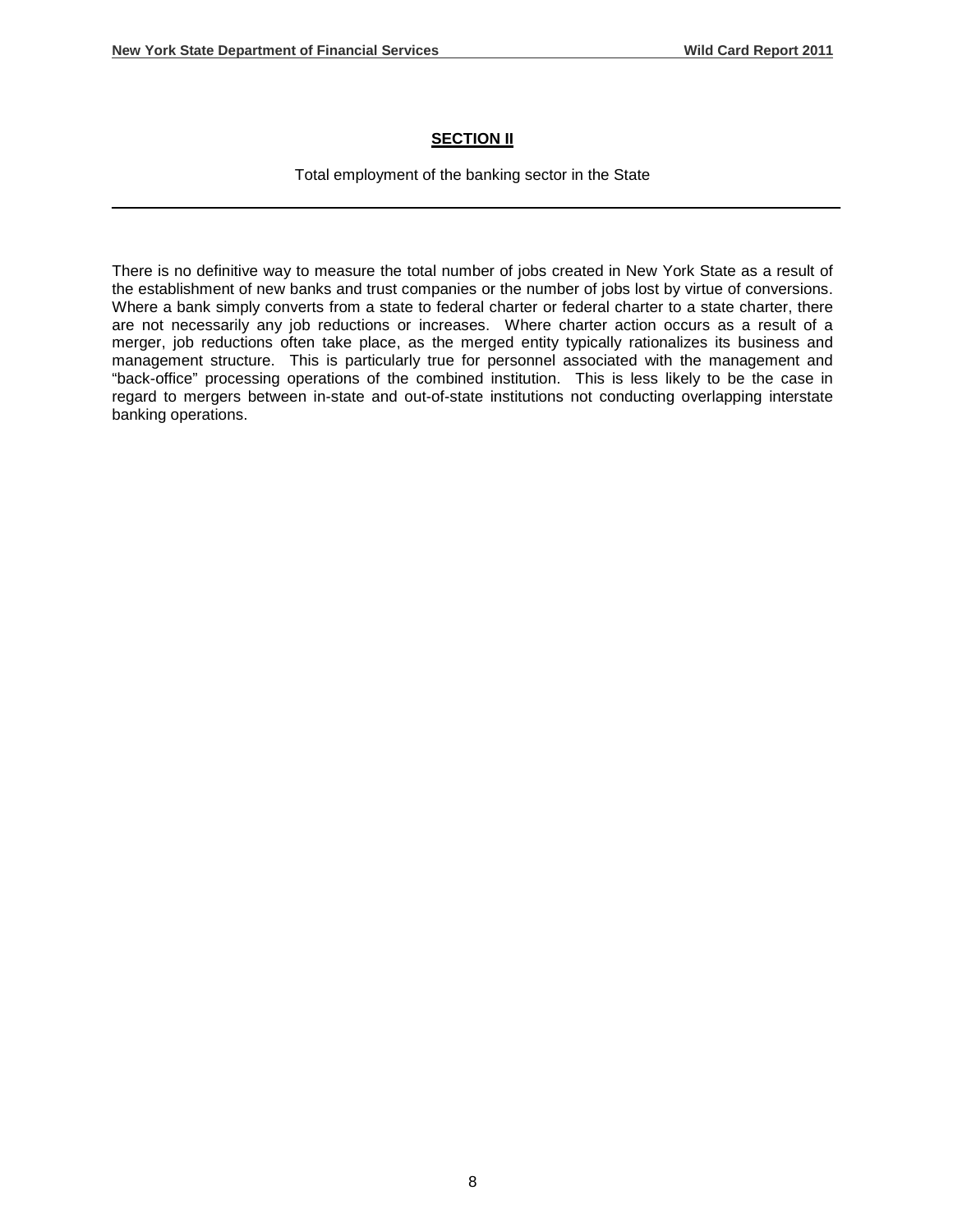#### **SECTION III**

Total number of chartered banking institutions located in New York, including branches, and the total amount of deposits, by type of federal, state or out-of-state state charter

#### **Number of Headquarter Offices Represented in NY**

| <b>State of</b><br><b>Headquarters</b> | Federal<br><b>Chartered OCC</b><br>Regulated | <b>Federal</b><br><b>Chartered</b><br><b>Thrifts</b> | <b>State</b><br><b>Chartered</b><br>Not NY | <b>State</b><br><b>Chartered NY</b> | <b>Total</b>   |
|----------------------------------------|----------------------------------------------|------------------------------------------------------|--------------------------------------------|-------------------------------------|----------------|
|                                        |                                              |                                                      |                                            |                                     |                |
| CA                                     | $\overline{2}$                               |                                                      | 6                                          |                                     | 8              |
| <b>CT</b>                              | 3                                            | 1                                                    | 1                                          |                                     | 5              |
| DE                                     | $\overline{2}$                               | 1                                                    |                                            |                                     | 3              |
| FL.                                    | 1                                            | 1                                                    |                                            |                                     | $\overline{2}$ |
| IL.                                    |                                              |                                                      |                                            |                                     |                |
| МA                                     |                                              | 1                                                    | $\overline{2}$                             |                                     | 3              |
| GA                                     | 1                                            |                                                      |                                            |                                     | 1              |
| MI                                     |                                              | 1                                                    |                                            |                                     | 1              |
| <b>NC</b>                              | 1                                            |                                                      |                                            |                                     | 1              |
| <b>NJ</b>                              | 3                                            | 1                                                    | 4                                          |                                     | 8              |
| <b>NV</b>                              | 1                                            |                                                      |                                            |                                     | 1              |
| <b>NY</b>                              | 46                                           | 40                                                   |                                            | 95                                  | 181            |
| <b>OH</b>                              | $\overline{2}$                               |                                                      |                                            | ۰                                   | $\overline{2}$ |
| PA                                     | $\overline{2}$                               |                                                      | 5                                          |                                     | 7              |
| <b>RI</b>                              | 1                                            |                                                      |                                            |                                     | 1              |
| <b>SD</b>                              | 1                                            |                                                      |                                            |                                     | 1              |
| TX                                     | 1                                            |                                                      | $\overline{2}$                             |                                     | 3              |
| VA                                     | $\overline{2}$                               | 1                                                    | ۰                                          |                                     | 3              |
| <b>Total</b>                           | 69                                           | 47                                                   | 20                                         | 95                                  | 231            |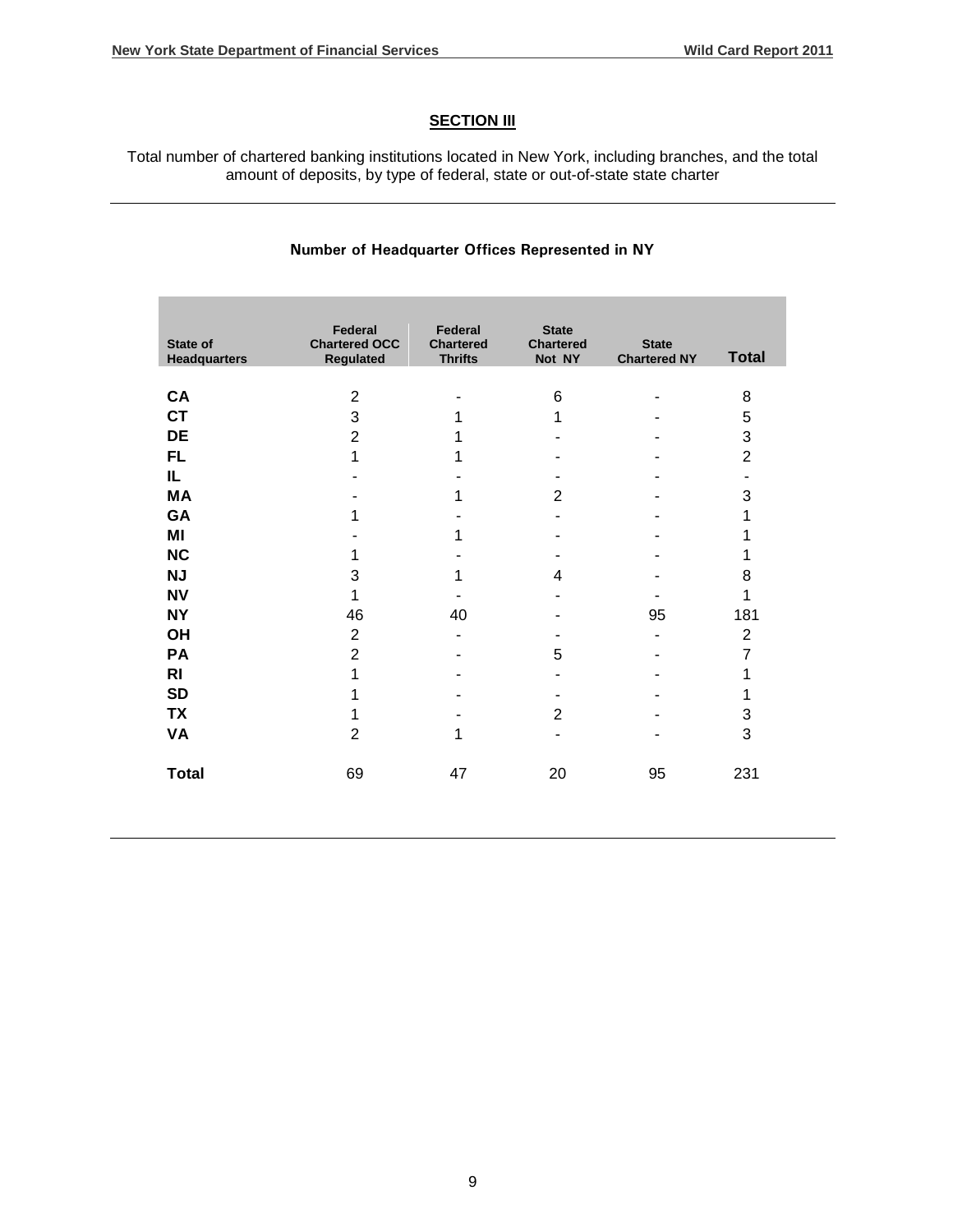**The Co** 

| <b>State of</b><br><b>Headquarters</b> | Federal<br><b>Chartered OCC</b><br><b>Regulated</b> | Federal<br><b>Chartered</b><br><b>Thrifts</b> | <b>State</b><br><b>Chartered</b><br>Not NY | <b>State</b><br><b>Chartered</b><br><b>NY</b> | <b>Total</b>   |
|----------------------------------------|-----------------------------------------------------|-----------------------------------------------|--------------------------------------------|-----------------------------------------------|----------------|
| CA                                     | 3                                                   |                                               | 33                                         |                                               | 36             |
| <b>CT</b>                              | 40                                                  | 38                                            | $\overline{2}$                             |                                               | 80             |
| DE                                     | 207                                                 | 75                                            |                                            |                                               | 282            |
| FL.                                    | 1                                                   | 1                                             |                                            |                                               | $\overline{2}$ |
| IL.                                    |                                                     |                                               |                                            |                                               |                |
| MА                                     |                                                     | $\overline{2}$                                | 26                                         |                                               | 28             |
| GA                                     | $\overline{2}$                                      |                                               | -                                          |                                               | $\overline{2}$ |
| ΜI                                     |                                                     | 1                                             |                                            |                                               | 1              |
| <b>NC</b>                              | 379                                                 |                                               |                                            |                                               | 379            |
| <b>NJ</b>                              | 33                                                  | 29                                            | 7                                          |                                               | 69             |
| <b>NV</b>                              | 259                                                 | $\blacksquare$                                |                                            |                                               | 259            |
| <b>NY</b>                              | 715                                                 | 417                                           |                                            | 1,102                                         | 2,234          |
| <b>OH</b>                              | 1,080                                               |                                               |                                            |                                               | 1,080          |
| PA                                     | $\overline{7}$                                      |                                               | 26                                         |                                               | 33             |
| RI                                     | 232                                                 |                                               | -                                          |                                               | 232            |
| <b>SD</b>                              | 86                                                  |                                               |                                            |                                               | 86             |
| <b>TX</b>                              | 24                                                  |                                               | $\overline{2}$                             |                                               | 26             |
| VA                                     | 658                                                 | 3                                             |                                            |                                               | 661            |
| <b>Total</b>                           | 3,726                                               | 566                                           | 96                                         | 1,102                                         | 5,490          |

# **Number of Offices (Branches) Represented in NY**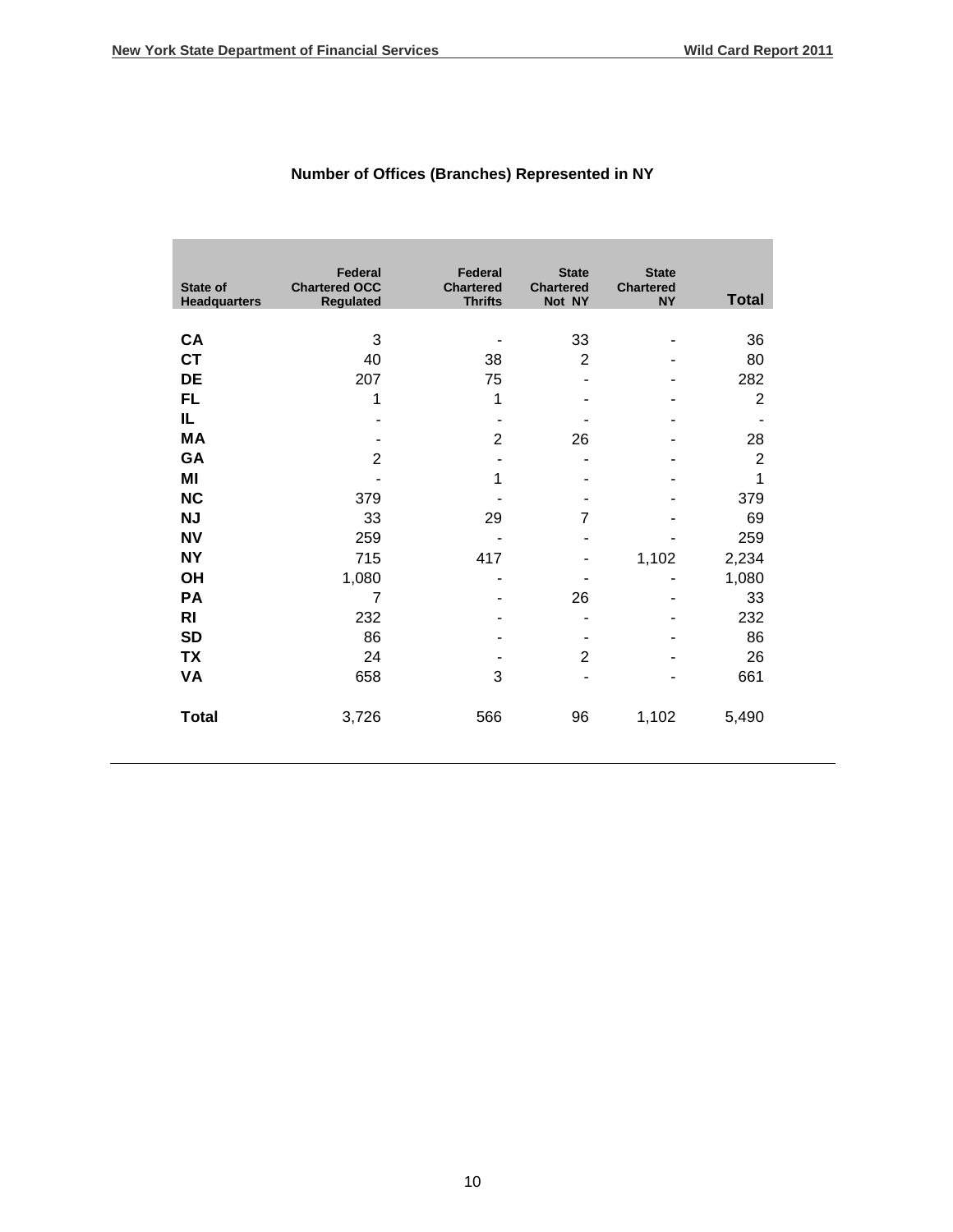|                     | Federal              | Federal          | <b>State</b>         |                        |              |
|---------------------|----------------------|------------------|----------------------|------------------------|--------------|
| State of            | <b>Chartered OCC</b> | <b>Chartered</b> | <b>Chartered Not</b> | <b>State Chartered</b> |              |
| <b>Headquarters</b> | <b>Regulated</b>     | <b>Thrifts</b>   | <b>NY</b>            | <b>NY</b>              | <b>Total</b> |
|                     |                      |                  |                      |                        |              |
| <b>CA</b>           | 958,638              |                  | 5,408,176            |                        | 6,366,814    |
| <b>CT</b>           | 2,682,918            | 2,189,456        | 74,257               |                        | 4,946,631    |
| <b>DE</b>           | 20,438,119           | 7,775,140        |                      |                        | 28,213,259   |
| FL                  | 165,824              | 52,415           |                      |                        | 218,239      |
| IL                  |                      |                  |                      |                        |              |
| МA                  |                      | 24,772           | 807,410              |                        | 832,182      |
| <b>GA</b>           |                      |                  |                      |                        |              |
| ΜI                  |                      | 151,112          |                      |                        | 151,112      |
| <b>NC</b>           | 65,843,253           |                  |                      |                        | 65,843,253   |
| <b>NJ</b>           | 1,908,022            | 3,965,770        | 187,422              |                        | 6,061,214    |
| <b>NV</b>           | 64,615,792           |                  |                      |                        | 64,615,792   |
| <b>NY</b>           | 45,293,937           | 31,160,530       |                      | 214,613,217            | 291,067,684  |
| <b>OH</b>           | 367,296,443          |                  |                      |                        | 367,296,443  |
| <b>PA</b>           | 2,986,346            |                  | 931,349              |                        | 3,917,695    |
| RI                  | 7,821,810            |                  |                      |                        | 7,821,810    |
| <b>SD</b>           | 19,201,649           |                  |                      |                        | 19,201,649   |
| ТX                  | 11,671               |                  | 19,447               |                        | 31,118       |
| VA                  | 105,366,412          |                  |                      |                        | 105,366,412  |
| <b>Total</b>        | 704,590,834          | 45,319,195       | 7,428,061            | 214,613,217            | 971,951,307  |

#### **Deposits of Branches in NY (000 omitted)**

*All numbers in Section III are from 2011*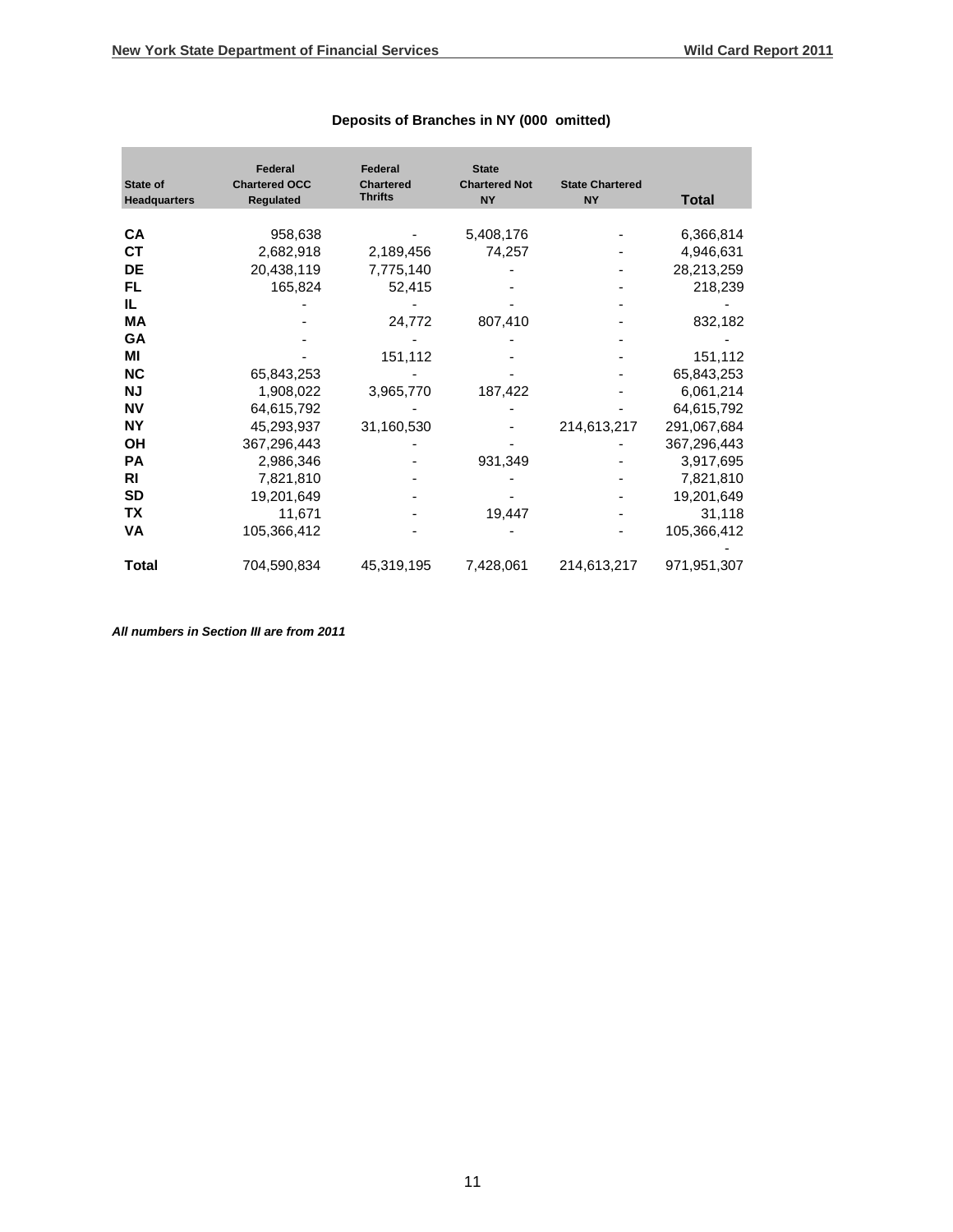#### **SECTION IV**

Assessment of the impact of the provisions of Banking Law Section 12-a that apply to the insurance activities of state chartered banking institutions

Section 12-a(7)(a) of the Banking Law promotes the important policy of functional regulation of bank insurance sales activities. Banks, trust companies, savings banks, and savings and loan associations (hereafter "banking institutions") exercise such powers subject to regulation by the Department of Financial Services and pursuant to all insurance laws, rules and regulations.

For the calendar year 2011, a total of 23 New York State-chartered banking institutions reported income from insurance activities.

As indicated in previous Wild Card Reports, the dollar level of income realized from these activities tends to be modest for both large and small institutions, but for certain institutions, it represented a large portion of total non-interest income. The table below provides a summary of insurance income for New York state-chartered banking institutions.

#### **State Chartered Commercial Banks, Trust Companies & Saving Banks Insurance Brokerage Income**

| Insurance As % of Non-interest Income |         |        | Total<br>2011 | Total<br>2010  | <b>Less</b><br>Than<br>\$1 Bil<br><b>Assets</b><br>2011 | Less<br>Than<br>\$1 Bil<br><b>Assets</b><br>2010 | Greater<br>Than<br>\$1 Bil<br><b>Assets</b><br>2011 | Greater<br>Than<br>\$1 Bil<br><b>Assets</b><br>2010 |
|---------------------------------------|---------|--------|---------------|----------------|---------------------------------------------------------|--------------------------------------------------|-----------------------------------------------------|-----------------------------------------------------|
| 0%                                    |         |        | 71            | 73             | 55                                                      | 58                                               | 16                                                  | 15                                                  |
| 0.01%                                 | to      | 5.00%  | 15            | 20             | 11                                                      | 12                                               | 4                                                   | 8                                                   |
| 5.01%                                 | to      | 10.00% | 4             | $\blacksquare$ | 2                                                       | $\blacksquare$                                   | $\overline{2}$                                      |                                                     |
| 10.01%                                | to      | 15.00% | 1             |                |                                                         | ۰                                                | 1                                                   |                                                     |
| 15.01%                                | to      | 20.00% | ٠             |                | $\blacksquare$                                          |                                                  | ۰                                                   |                                                     |
| 20.01%                                | to      | 40.00% | ٠             |                |                                                         |                                                  |                                                     |                                                     |
| 40.01%                                | or more |        | 3             | 3              | 3                                                       | 3                                                |                                                     |                                                     |
| Subtotal                              |         |        | 94            | 96             | 71                                                      | 73                                               | 23                                                  | 23                                                  |

#### **Not Included - Do Not report Insurance Revenue**

| <b>Limited Purpose Trust Cos</b> | 12 | 13  |
|----------------------------------|----|-----|
| Saving and Loans                 | 1  |     |
| Foreign Branches With FDIC       | 6  | 6   |
| Foreign Branches No FDIC         | 79 | 79  |
| Foreign Agencies                 | 16 | 16  |
| <b>Private Bankers</b>           |    |     |
| <b>Credit Unions</b>             | 20 | 20  |
| <b>Total Institutions</b>        |    | フマフ |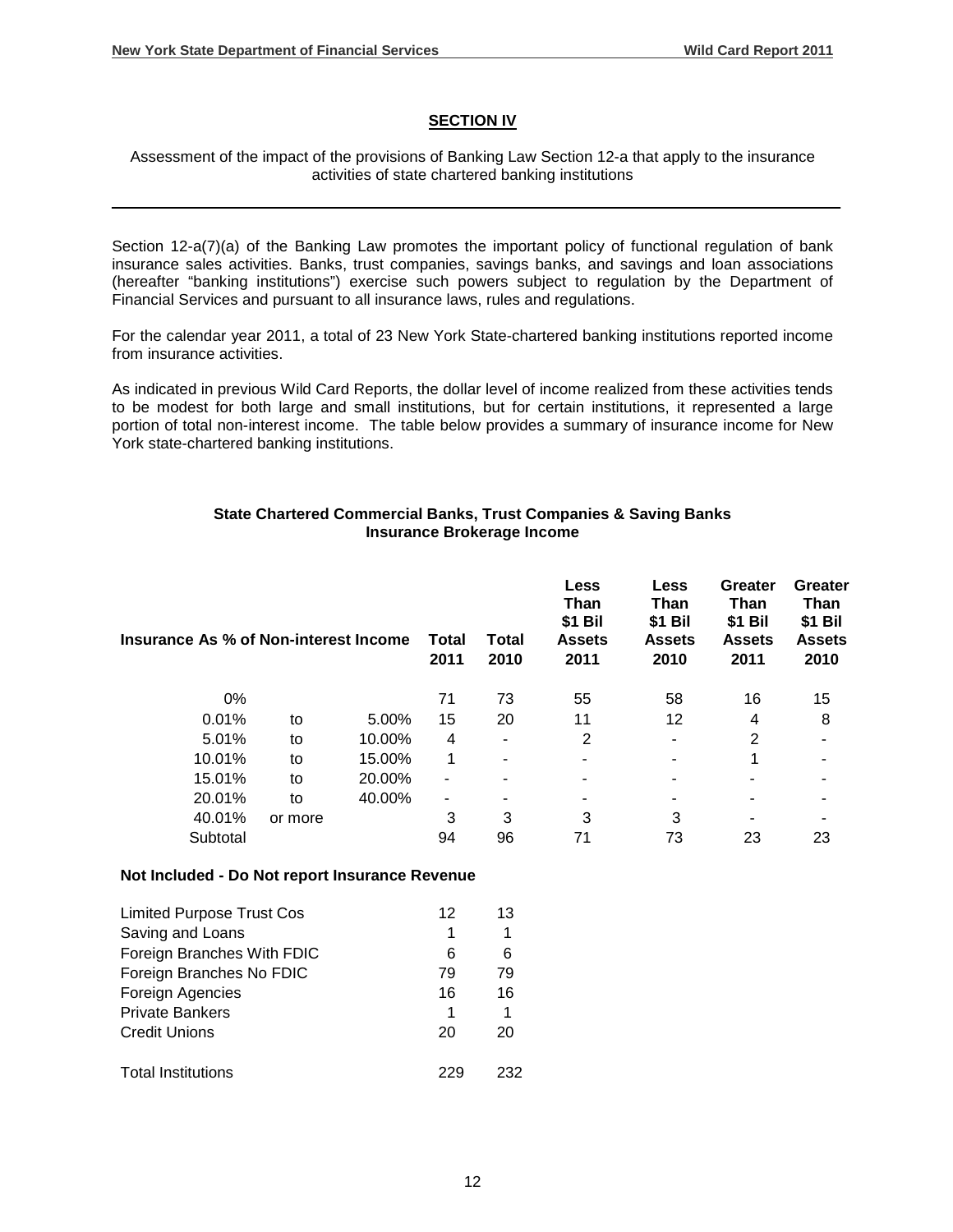#### **APPENDIX I**

## **Listing of New York State-Chartered Banking Organizations on 12/31/10 and 12/31/11**

### **Savings Banks**

|                   | 12/31/2010                              |                | 12/31/2011                              | Change                                           |
|-------------------|-----------------------------------------|----------------|-----------------------------------------|--------------------------------------------------|
| $\mathbf{1}$      | Apple Bank For Savings                  | $\mathbf{1}$   | Apple Bank For Savings                  |                                                  |
|                   |                                         | $\overline{2}$ | Elmira Savings Bank                     | <b>Converted to</b><br>a State<br><b>Charter</b> |
| $\overline{2}$    | <b>Emigrant Bank</b>                    | 3              | <b>Emigrant Bank</b>                    |                                                  |
| 3                 | Emigrant Savings Bank - Brooklyn/Queens | 4              | Emigrant Savings Bank - Brooklyn/Queens |                                                  |
| 4                 | Emigrant Savings Bank - Long Island     | 5              | Emigrant Savings Bank - Long Island     |                                                  |
| 5                 | Emigrant Savings Bank - Manhattan       | 6              | Emigrant Savings Bank - Manhattan       |                                                  |
| 6                 | Emigrant Savings Bank-Bronx/Westchester | $\overline{7}$ | Emigrant Savings Bank-Bronx/Westchester |                                                  |
| 7                 | <b>First Central Savings Bank</b>       | 8              | <b>First Central Savings Bank</b>       |                                                  |
| 8                 | <b>Fulton Savings Bank</b>              | 9              | <b>Fulton Savings Bank</b>              |                                                  |
| 9                 | New York Community Bank                 | 10             | New York Community Bank                 |                                                  |
| 10                | Oneida Savings Bank                     | 11             | Oneida Savings Bank                     |                                                  |
| 11                | Pathfinder Bank                         | 12             | Pathfinder Bank                         |                                                  |
| $12 \overline{ }$ | Pioneer Savings Bank                    | 13             | Pioneer Savings Bank                    |                                                  |
| 13                | Putnam County Savings Bank              | 14             | Putnam County Savings Bank              |                                                  |
| 14                | Rhinebeck Savings Bank                  | 15             | Rhinebeck Savings Bank                  |                                                  |
| 15                | Ridgewood Savings Bank                  | 16             | Ridgewood Savings Bank                  |                                                  |
| 16                | Rondout Savings Bank                    | 17             | Rondout Savings Bank                    |                                                  |
| 17                | Sawyer Savings Bank                     | 18             | Sawyer Savings Bank                     |                                                  |
| 18                | The North Country Savings Bank          | 19             | The North Country Savings Bank          |                                                  |
| 19                | <b>Ulster Savings Bank</b>              | 20             | <b>Ulster Savings Bank</b>              |                                                  |
| 20                | Watertown Savings Bank                  | 21             | <b>Watertown Savings Bank</b>           |                                                  |
|                   |                                         |                |                                         |                                                  |

## **Savings & Loans**

|  |  | Medina Savings and Loan Association |  |
|--|--|-------------------------------------|--|
|--|--|-------------------------------------|--|

[Medina Savings and Loan Association](http://www2.fdic.gov/Call_TFR_Rpts/toccallreport1.asp?pDocket=5529&pcmbQtrEnd=03%2F31%2F2010&pas_city=&pcmbState=ANY&pCert=30547&prdbNameSearch=)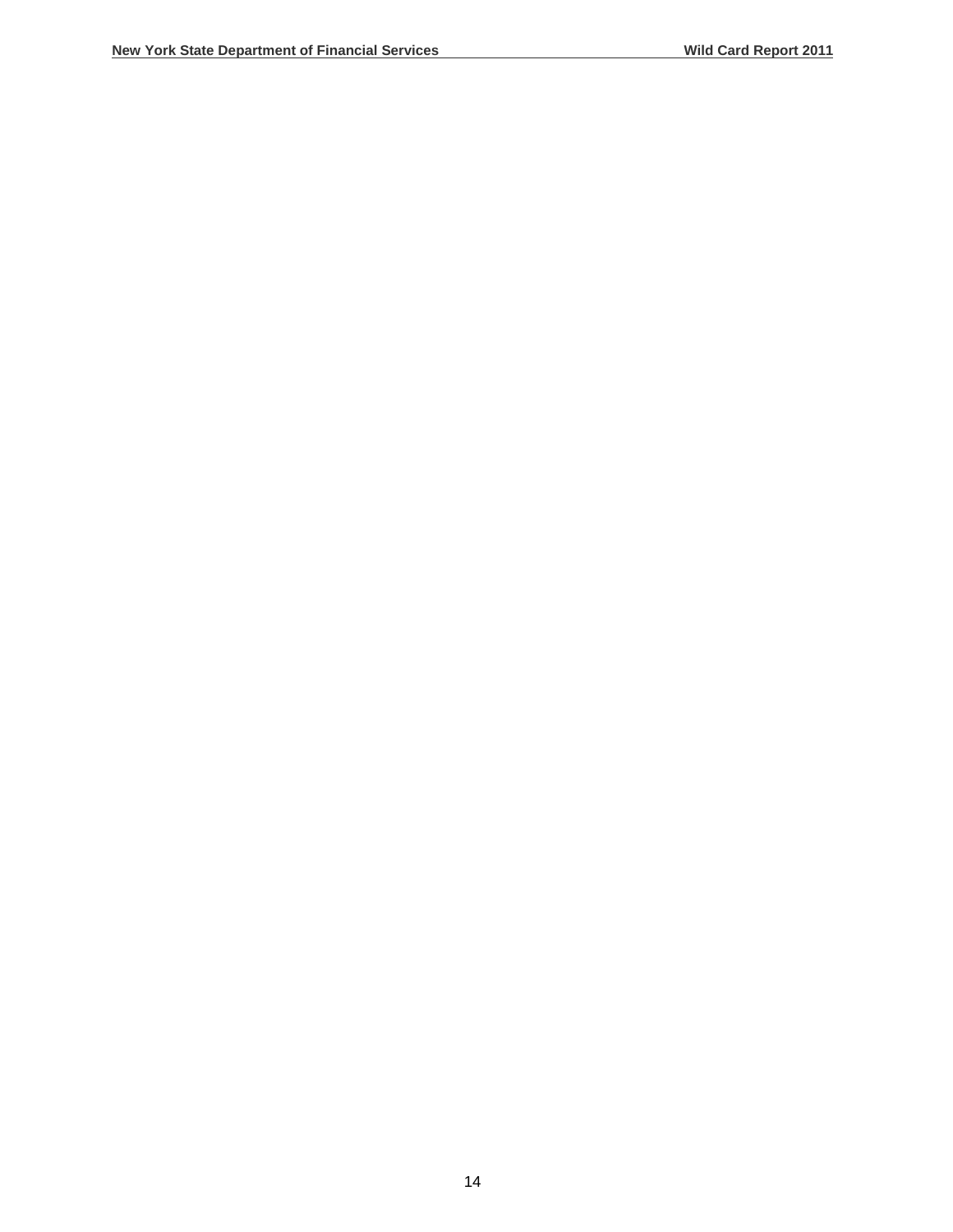| 12/31/2010                                      | 12/31/2011                                      |                                  |
|-------------------------------------------------|-------------------------------------------------|----------------------------------|
| 1 Adirondack Bank                               | 1 Adirondack Bank                               |                                  |
| 2 Alden State Bank                              | 2 Alden State Bank                              |                                  |
| 3 Alma Bank                                     | 3 Alma Bank                                     |                                  |
| 4 Alpine Capital Bank                           | 4 Alpine Capital Bank                           |                                  |
| 5 Amalgamated Bank                              | 5 Amalgamated Bank                              |                                  |
| 6 Amerasia Bank                                 | 6 Amerasia Bank                                 |                                  |
| 7 American Community Bank                       | 7 American Community Bank                       |                                  |
| 8 American Stock Transfer & Trust Company, LLC  | 8 American Stock Transfer & Trust Company, LLC  |                                  |
| 9 Anthos Trust Company, LLC                     | 9 Anthos Trust Company, LLC                     |                                  |
| 10 Banco Popular North America                  | 10 Banco Popular North America                  |                                  |
| 11 Bank Leumi USA                               | 11 Bank Leumi USA                               |                                  |
| 12 Bank of Akron                                | 12 Bank of Akron                                |                                  |
| 13 Bank of Cattaraugus                          | 13 Bank of Cattaraugus                          |                                  |
| 14 Bank of Holland                              | 14 Bank of Holland                              |                                  |
| 15 Bank of Millbrook                            | 15 Bank of Millbrook                            |                                  |
| 16 Bank of Richmondville                        | 16 Bank of Richmondville                        |                                  |
| 17 Bank of Tokyo - Mitsubishi UFJ Trust Company | 17 Bank of Tokyo - Mitsubishi UFJ Trust Company |                                  |
| 18 Bank of Utica                                | 18 Bank of Utica                                |                                  |
| 19 Berkshire Bank Municipal Bank                | 19 Berkshire Bank Municipal Bank                |                                  |
| 20 BPD Bank                                     | 20 BPD Bank                                     |                                  |
| 21 Brown Brothers Harriman & Co.                | 21 Brown Brothers Harriman & Co.                |                                  |
| 22 Capital Bank & Trust Company                 |                                                 | Merged into State Charter        |
| 23 Catskill Hudson Bank                         | 22 Catskill Hudson Bank                         |                                  |
| 24 Cattaraugus County Bank                      | 23 Cattaraugus County Bank                      |                                  |
| 25 CheckSpring Bank                             | 24 CheckSpring Bank                             |                                  |
| 26 Chemung Canal Trust Company                  | 25 Chemung Canal Trust Company                  |                                  |
| 27 Citizens Bank of Cape Vincent                | 26 Citizens Bank of Cape Vincent                |                                  |
| 28 Continental Stock Transfer & Trust Company   | 27 Continental Stock Transfer & Trust Company   |                                  |
| 29 Country Bank                                 | 28 Country Bank                                 |                                  |
| 30 Deutsche Bank Trust Company Americas         | 29 Deutsche Bank Trust Company Americas         |                                  |
| 31 Emigrant Mercantile Bank                     | 30 Emigrant Mercantile Bank                     |                                  |
| 32 Empire State Bank                            | 31 Empire State Bank                            |                                  |
| 33 Fiduciary Trust Company International        | 32 Fiduciary Trust Company International        |                                  |
| 34 First American International Bank            | 33 First American International Bank            |                                  |
| 35 Five Star Bank                               | 34 Five Star Bank                               |                                  |
| 36 Flushing Commercial Bank                     | 35 Flushing Commercial Bank                     |                                  |
| 37 Genesee Regional Bank                        | 36 Genesee Regional Bank                        |                                  |
| 38 Genesee Valley Trust Company                 | 37 Genesee Valley Trust Company                 |                                  |
| 39 Global Bank                                  | 38 Global Bank                                  |                                  |
| 40 Gold Coast Bank                              | 39 Gold Coast Bank                              |                                  |
| 41 The Goldman Sachs Bank USA                   | 40 The Goldman Sachs Trust Company              |                                  |
| 42 Gotham Bank of New York                      | 41 Gotham Bank of New York                      |                                  |
| 43 Greene County Commercial Bank                | 42 Greene County Commercial Bank                |                                  |
| 44 Habib American Bank                          | 43 Habib American Bank                          |                                  |
| 45 Hamptons State Bank                          |                                                 | Merged into Federal Charter      |
| 46 Hanover Community Bank                       | 44 Hanover Community Bank                       |                                  |
| 47 ICE Trust U.S. LLC                           |                                                 | Converted to a Federal Regulator |
| 48 Interaudi Bank                               | 45 Interaudi Bank                               |                                  |
| 49 Israel Discount Bank of New York             | 46 Israel Discount Bank of New York             |                                  |
| 50 Law Debenture Trust Company of New York      | 47 Law Debenture Trust Company of New York      |                                  |

#### **Commercial Banks and Trust Companies**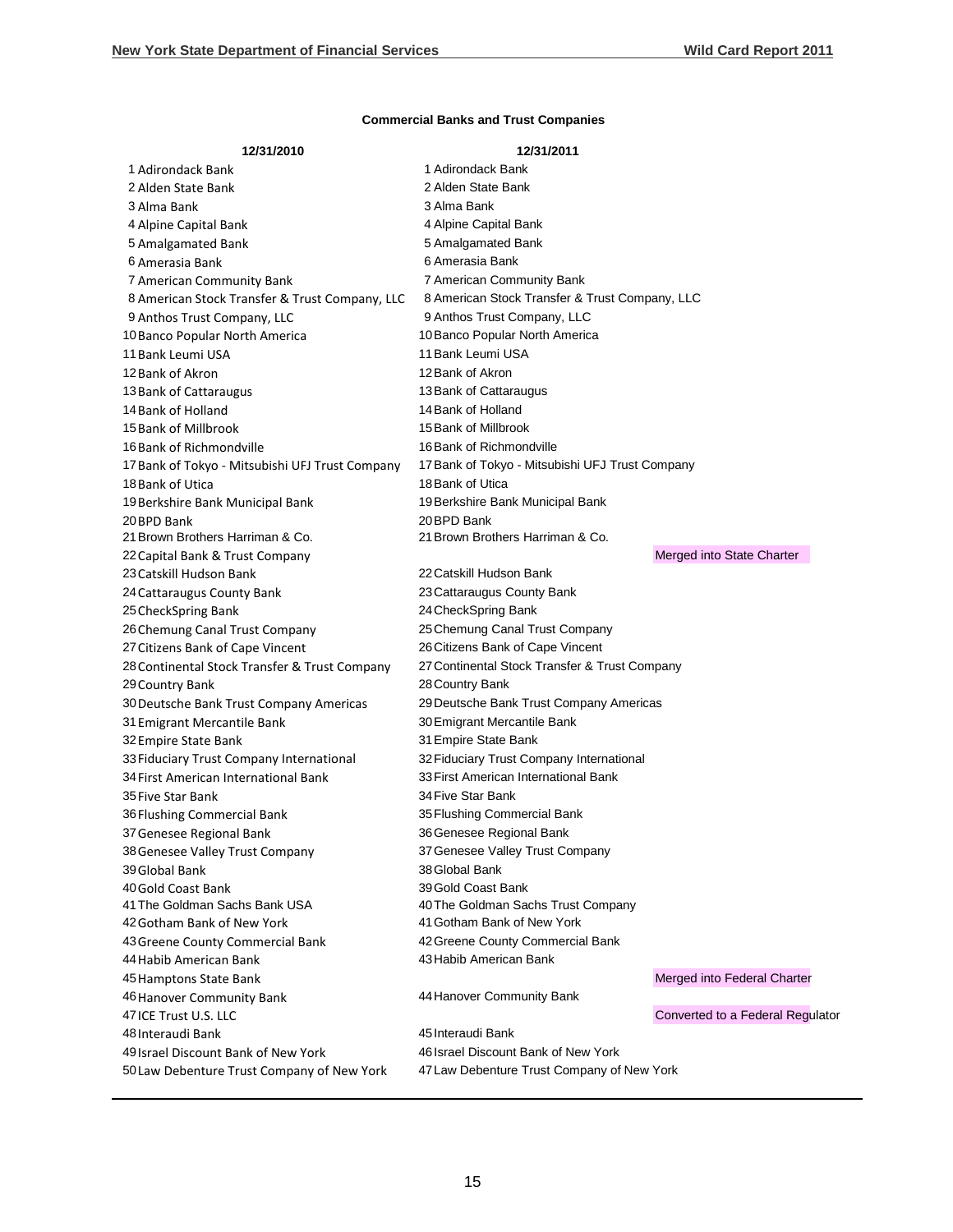| 51 Manufacturers and Traders Trust Company             | 48 Manufacturers and Traders Trust Company             |
|--------------------------------------------------------|--------------------------------------------------------|
| 52 Market Street Trust Company                         | 49 Market Street Trust Company                         |
| 53 Mitsubishi UFJ Trust & Banking Corporation (U.S.A.) | 50 Mitsubishi UFJ Trust & Banking Corporation (U.S.A.) |
| 54 Mizuho Corporate Bank (USA)                         | 51 Mizuho Corporate Bank (USA)                         |
| 55 Mizuho Trust & Banking Co. (USA)                    | 52 Mizuho Trust & Banking Co. (USA)                    |
| 56 New York Commercial Bank                            | 53 New York Commercial Bank                            |
| 57 New York Life Trust Company                         | 54 New York Life Trust Company                         |
| 58 Newbank                                             | 55 Newbank                                             |
| 59 OFI Trust Company                                   | 56 OFI Trust Company                                   |
| 60 Orange County Trust Company                         | 57 Orange County Trust Company                         |
| 61 Pathfinder Commercial Bank                          | 58 Pathfinder Commercial Bank                          |
| 62 PCSB Commercial Bank                                |                                                        |
| 63 Pioneer Commercial Bank                             | 59 PCSB Commercial Bank<br>60 Pioneer Commercial Bank  |
|                                                        |                                                        |
| 64 Provident Municipal Bank                            | 61 Provident Municipal Bank                            |
| 65 WSB Municipal Bank<br>66 Riverside Bank             | 62 WSB Municipal Bank                                  |
|                                                        | 63 Riverside Bank                                      |
| 67 Savoy Bank                                          | 64 Savoy Bank                                          |
| 68 Shinhan Bank America                                | 65 Shinhan Bank America                                |
| 69 Signature Bank                                      | 66 Signature Bank                                      |
| 70 Solvay Bank                                         | 67 Solvay Bank                                         |
| 71 State Bank of Chittenango                           | 68 State Bank of Chittenango                           |
| 72 State Bank of Long Island                           | 69 State Bank of Long Island                           |
| 73 Steuben Trust Company                               | 70 Steuben Trust Company                               |
| 74 The Adirondack Trust Company                        | 71 The Adirondack Trust Company                        |
| 75 The Bank of Castile                                 | 72 The Bank of Castile                                 |
| 76 The Bank of New York                                | 73 The Bank of New York                                |
| 77 The Bank of Nova Scotia Trust Company of New York   | 74 The Bank of Nova Scotia Trust Company of New York   |
| 78 The Berkshire Bank                                  | 75 The Berkshire Bank                                  |
| 79 The Depository Trust Company                        | 76 The Depository Trust Company                        |
| 80 The Northern Trust Company of New York              | 77 The Northern Trust Company of New York              |
| 81 Westchester Bank, The                               | 78 Westchester Bank, The                               |
| 82 Tioga State Bank                                    | 79 Tioga State Bank                                    |
| 83 Tompkins Trust Company                              | 80 Tompkins Trust Company                              |
| 84 United International Bank                           | 81 United International Bank                           |
| 85 United Orient Bank                                  | 82 United Orient Bank                                  |
| 86 USNY Bank                                           | 83 USNY Bank                                           |
| 87 Victory State Bank                                  | 84 Victory State Bank                                  |
| 88 The Warehouse Trust Company LLC                     | 85 The Warehouse Trust Company LLC                     |
| 89 Woori America Bank                                  | 86 Woori America Bank                                  |
|                                                        | <b>Credit Unions</b>                                   |

#### **12/31/2010 12/31/2011**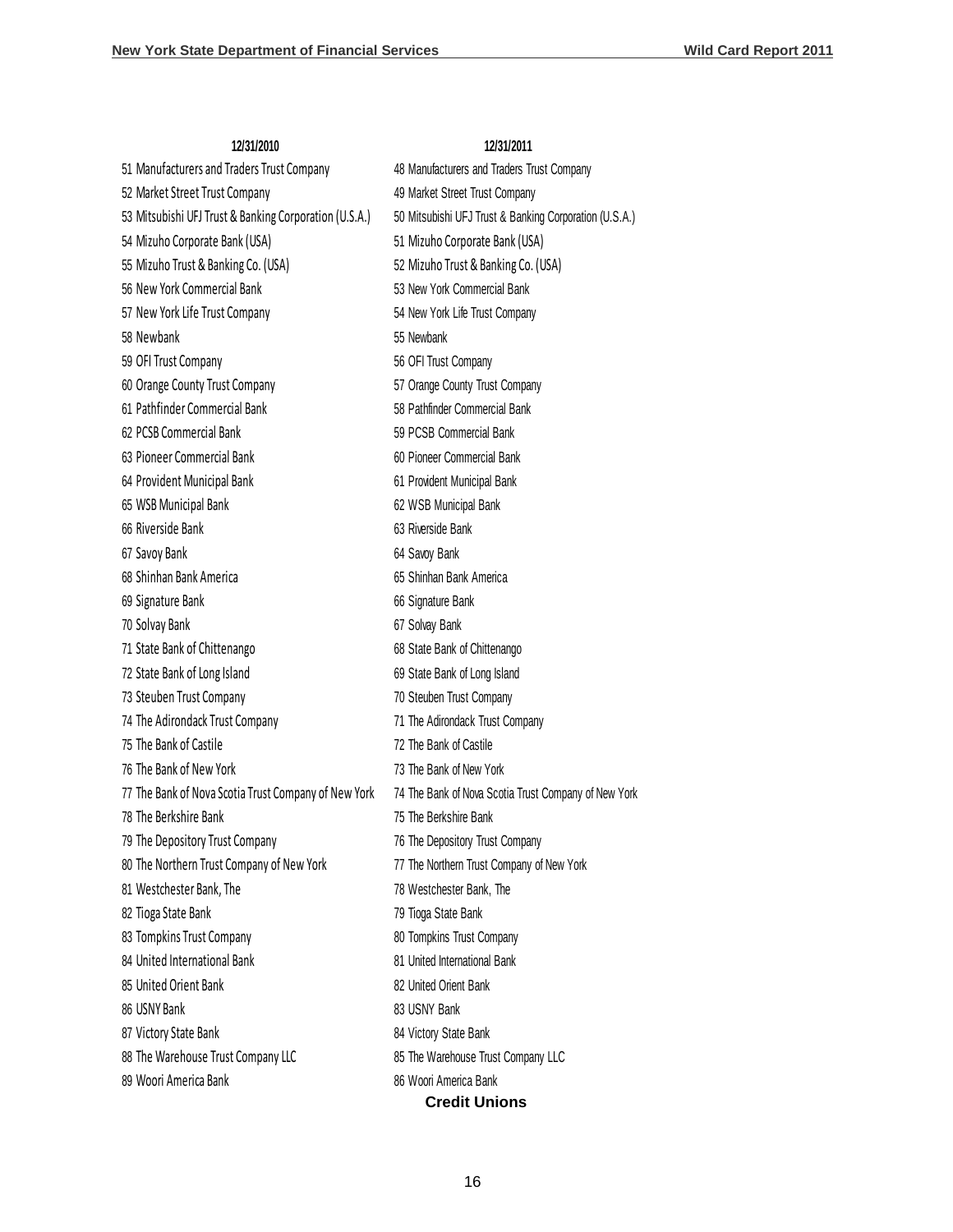#### **12/31/2010 12/31/2011**

| 1              | <b>AmeriCU Credit Union</b>                                                     | 1              | <b>AmeriCU Credit Union</b>                                              |
|----------------|---------------------------------------------------------------------------------|----------------|--------------------------------------------------------------------------|
| $\overline{2}$ | Branch 6000 NALC Credit Union                                                   | $\overline{2}$ | Branch 6000 NALC Credit Union                                            |
| 3              | <b>Buffalo Service Credit Union</b>                                             | 3              | <b>Buffalo Service Credit Union</b>                                      |
| 4              | <b>CFCU Community Credit Union</b>                                              | $\overline{4}$ | <b>CFCU Community Credit Union</b>                                       |
| 5              | <b>Directors Choice Credit Union</b>                                            | 5              | <b>Directors Choice Credit Union</b>                                     |
| 6              | Empire Branch 36 National Association of Letter<br><b>Carriers Credit Union</b> | 6              | Empire Branch 36 National Association of<br>Letter Carriers Credit Union |
| 7              | Empire State Credit Union (Spring Valley)                                       | 7              | <b>Empire State Credit Union</b>                                         |
| 8              | Erie County Employees Credit Union                                              | 9              | Erie County Employees Credit Union                                       |
| 9              | Hudson River Community Credit Union                                             | 10             | Hudson River Community Credit Union                                      |
| 10             | Jamestown Post Office Employees' Credit Union                                   | 11             | Jamestown Post Office Employees' Credit<br>Union                         |
| 11             | <b>Melrose Credit Union</b>                                                     | 12             | <b>Melrose Credit Union</b>                                              |
| 12             | <b>Montauk Credit Union</b>                                                     | 13             | <b>Montauk Credit Union</b>                                              |
| 13             | <b>Municipal Credit Union</b>                                                   | 14             | <b>Municipal Credit Union</b>                                            |
| 14             | Newspaper Employees Credit Union                                                | 15             | Newspaper Employees Credit Union                                         |
| 15             | Encompass Niagara Credit Union                                                  | 8              | Encompass Niagara Credit Union                                           |
| 16             | Niagara Falls Penn Central Employees Credit<br>Union                            | 16             | Niagara Falls Penn Central Employees<br><b>Credit Union</b>              |
| 17             | Norton-Troy Employees Credit Union                                              | 17             | Norton-Troy Employees Credit Union                                       |
| 18             | Progressive Credit Union                                                        | 18             | Progressive Credit Union                                                 |
| 19             | The Niagara Frontier Federal Employees Credit<br>Union                          | 19             | The Niagara Frontier Federal Employees<br><b>Credit Union</b>            |
| 20             | Yonkers Postal Employees Credit Union                                           | 20             | Yonkers Postal Employees Credit Union                                    |

**Foreign Branches**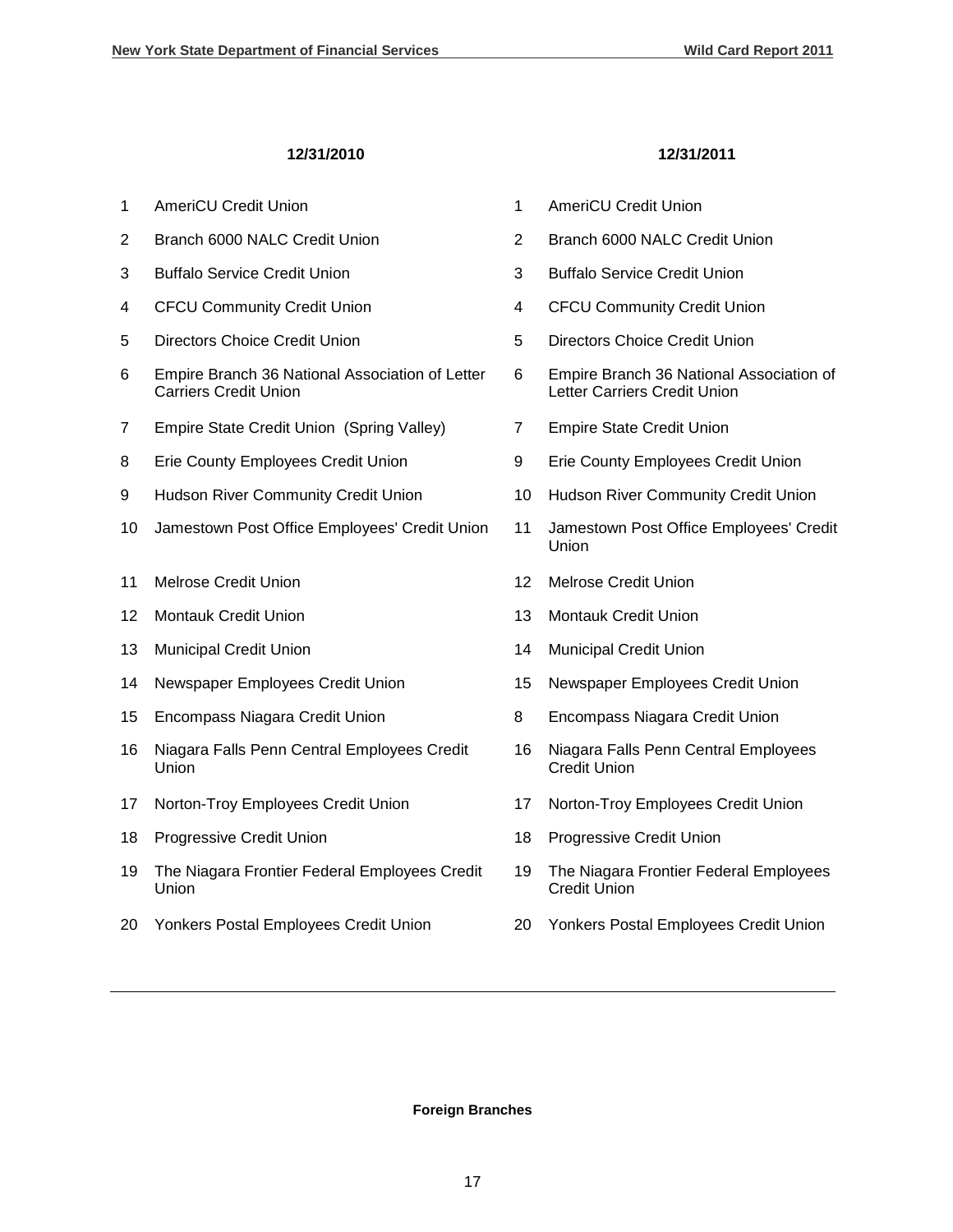# **12/31/2010 12/31/2011** Allied Irish Banks, p.l.c. 1 Allied Irish Banks, p.l.c. Banca Monte dei Paschi di Siena S.p.A. 2 Banca Monte dei Paschi di Siena S.p.A. Banco Bilbao Vizcaya Argentaria, S.A. 3 Banco Bilbao Vizcaya Argentaria, S.A. 4 Banco de La Nacion Argentina 1996 100 km under the Banco de La Nacion Argentina 5 Banco Del Estado de Chile 6 anos 5 Banco Del Estado de Chile 6 Banco do Brasil, S.A. 6 Banco do Brasil, S.A. Banco Espanol de Credito, S.A. 7 Banco Espanol de Credito, S.A. 8 Banco Espirito Santo de Investimento, S.A 8 Banco Espirito Santo de Investimento, S.A 9 Banco Espirito Santo, S.A. 68 and S.A. 88 and S.A. 88 Banco Espirito Santo, S.A. 10 Banco Popular de Puerto Rico 10 Banco Popular de Puerto Rico 11 Banco Santander, S.A. 11 Banco Santander, S.A. 12 Bank Hapoalim B.M. 12 Bank Hapoalim B.M. 13 Bank of Baroda 13 Bank of Baroda Bank of India 14 Bank of India Bank of Montreal 15 Bank of Montreal Bank of Scotland plc **New State Charter** 16 Barclays Bank PLC 17 Barclays Bank PLC 17 BNP Paribas 18 BNP Paribas 18 BNP Paribas Caixa Geral de Depositos, S.A. 19 Caixa Geral de Depositos, S.A. Chang Hwa Commercial Bank, Ltd. 20 Chang Hwa Commercial Bank, Ltd. China Construction Bank Corporation 21 China Construction Bank Corporation China Merchants Bank Co., Ltd 22 China Merchants Bank Co., Ltd Chinatrust Commercial Bank, Ltd. 23 Chinatrust Commercial Bank, Ltd. Commerzbank Aktiengesellschaft 24 Commerzbank Aktiengesellschaft Cooperatieve Centrale Raiffeisen-Boeren Leenbank B.A., Rabobank Nederland Cooperatieve Centrale Raiffeisen-Boeren Leenbank B.A., Rabobank Nederland Credit Agricole Corporate and Investment Bank 26 Credit Agricole Corporate and Investment Bank

- Credit Industriel et Commercial 27 Credit Industriel et Commercial
- Credit Suisse AG 28 Credit Suisse AG
- Depfa Bank plc 29 Depfa Bank plc
- 
- 
- 
- DZ Bank AG Deutsche Zentral-Genossenschaftsbank
- Eurohypo Aktiengesellschaft 34 Eurohypo Aktiengesellschaft
- 
- 
- 
- 
- 
- 
- 
- 
- 
- Deutsche Bank AG 30 Deutsche Bank AG
- Dexia Credit Local S.A. 31 Dexia Credit Local S.A.
- 31 DnB NOR Bank ASA 32 DnB NOR Bank ASA
	- DZ Bank AG Deutsche Zentral-Genossenschaftsbank
	-
- First Commercial Bank, Ltd. 35 First Commercial Bank, Ltd.
- Fortis Bank S.A./N.V. 36 Fortis Bank S.A./N.V.
- Habib Bank Limited 37 Habib Bank Limited
- HSH Nordbank AG 38 HSH Nordbank AG
- Industrial and Commercial Bank of China Limited 39 Industrial and Commercial Bank of China Limited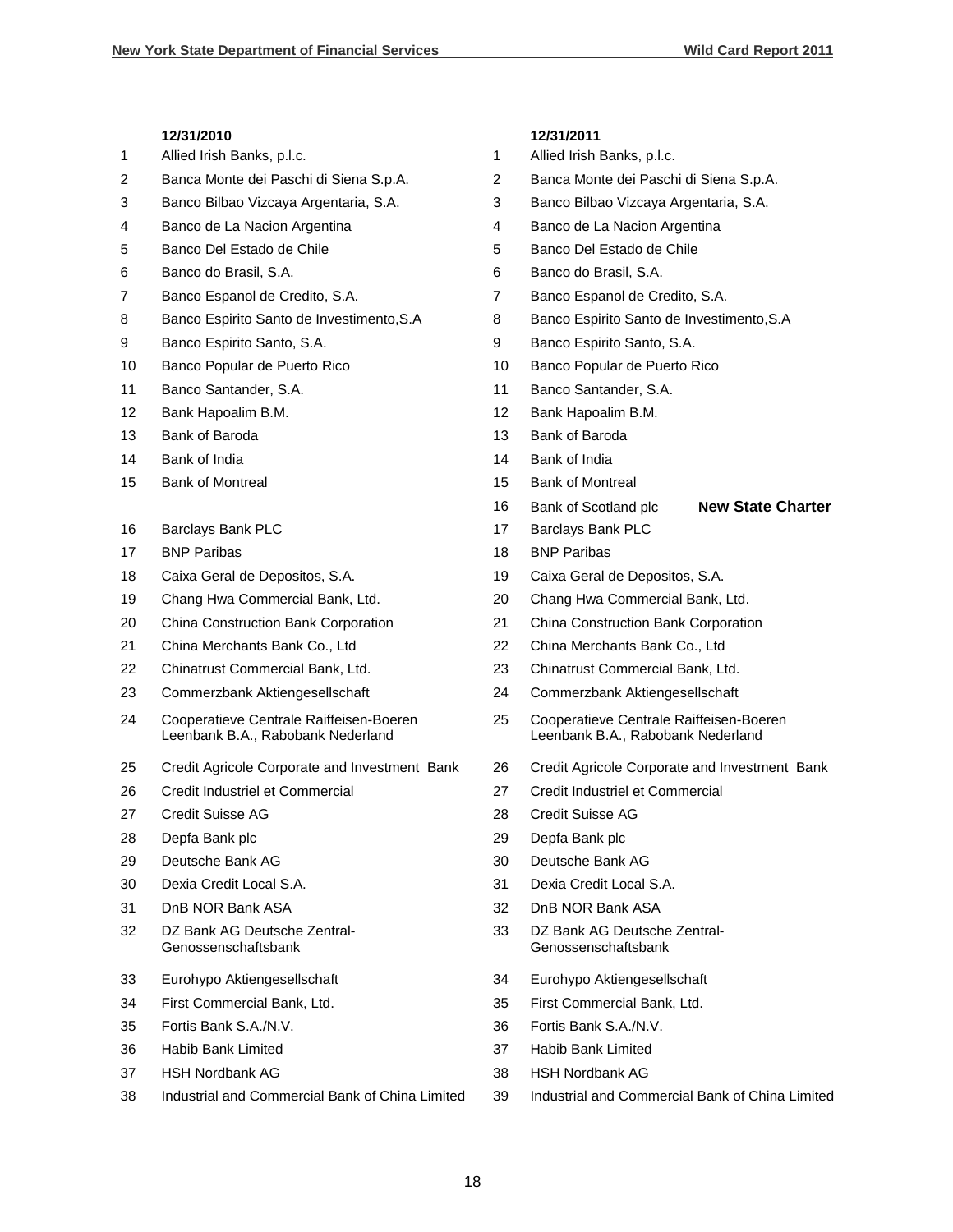- Industrial Bank of Korea 40 Industrial Bank of Korea
- Intesa Sanpaolo S.p.A. 41 Intesa Sanpaolo S.p.A.
- Itau Unibanco S.A. 42 Itau Unibanco S.A.
- KBC Bank N.V. 43 KBC Bank N.V.
- Kookmin Bank 44 Kookmin Bank
- Land Bank of Taiwan Co., Ltd 45 Land Bank of Taiwan Co., Ltd
- Landesbank Baden Wurttemberg 46 Landesbank Baden Wurttemberg
- 
- 
- 
- 
- Mega International Commercial Bank Co., Ltd. 51 Mega International Commercial Bank Co., Ltd.
- Mitsubishi UFJ Trust and Banking Corporation 52 Mitsubishi UFJ Trust and Banking Corporation
- Mizuho Corporate Bank, Ltd. 53 Mizuho Corporate Bank, Ltd.
- 
- 
- 
- Natixis 57 Natixis
- 
- 
- 
- 
- Shinhan Bank 62 Shinhan Bank
- 
- 
- Standard Chartered Bank 65 Standard Chartered Bank
- 
- 
- 
- [Swedbank \(ForeningsSparbanken AB\)](http://www.ffiec.gov/nicpubweb/nicweb/InstitutionProfile.aspx?parID_Rssd=1852952&parDT_END=99991231) 69 [Swedbank \(ForeningsSparbanken AB\)](http://www.ffiec.gov/nicpubweb/nicweb/InstitutionProfile.aspx?parID_Rssd=1852952&parDT_END=99991231)
- T.C. Ziraat Bankasi 70 T.C. Ziraat Bankasi
- 
- 
- 
- The Korea Development Bank 74 The Korea Development Bank
- 
- 
- The Royal Bank of Scotland PLC 77 The Royal Bank of Scotland PLC
- 
- The Shoko Chukin Bank 79 The Shoko Chukin Bank
- The Sumitomo Trust and Banking Company Limited
- 80 The Toronto-Dominion Bank 61 The Toronto-Dominion Bank
- 
- 
- 
- 
- 
- 
- 
- Landesbank Hessen Thuringen Girozentrale 47 Landesbank Hessen Thuringen Girozentrale
- 47 Lloyds TSB Bank plc 48 Lloyds TSB Bank plc
- Malayan Banking Berhad 49 Malayan Banking Berhad
- 49 Mashreq Bank psc 50 Mashreq Bank psc
	-
	-
	-
- National Bank of Canada 54 National Bank of Canada
- National Bank of Egypt 55 National Bank of Egypt
- National Bank of Pakistan 56 National Bank of Pakistan
	-
- Norddeutsche Landesbank Girozentrale 58 Norddeutsche Landesbank Girozentrale
- Nordea Bank Finland Plc 59 Nordea Bank Finland Plc
- Nordea Bank Norge ASA 60 Nordea Bank Norge ASA
- Philippine National Bank 61 Philippine National Bank
	-
- Skandinaviska Enskilda Banken 63 Skandinaviska Enskilda Banken
- Societe Generale 64 Societe Generale
	-
- State Bank of India 66 State Bank of India
- Sumitomo Mitsui Banking Corporation 67 Sumitomo Mitsui Banking Corporation
- Svenska Handelsbanken AB 68 Svenska Handelsbanken AB
	-
	-
- The Bank of Tokyo Mitsubishi UFJ, Ltd. 71 The Bank of Tokyo Mitsubishi UFJ, Ltd.
- 71 The Chiba Bank, Ltd. 72 The Chiba Bank, Ltd.
- The Gunma Bank, Ltd. 73 The Gunma Bank, Ltd.
	-
- The Norinchukin Bank 75 The Norinchukin Bank
- The Royal Bank of Scotland N.V. 76 The Royal Bank of Scotland N.V.
	-
- The Shizuoka Bank, Ltd. 78 The Shizuoka Bank, Ltd.
	-
	- The Sumitomo Trust and Banking Company Limited
	-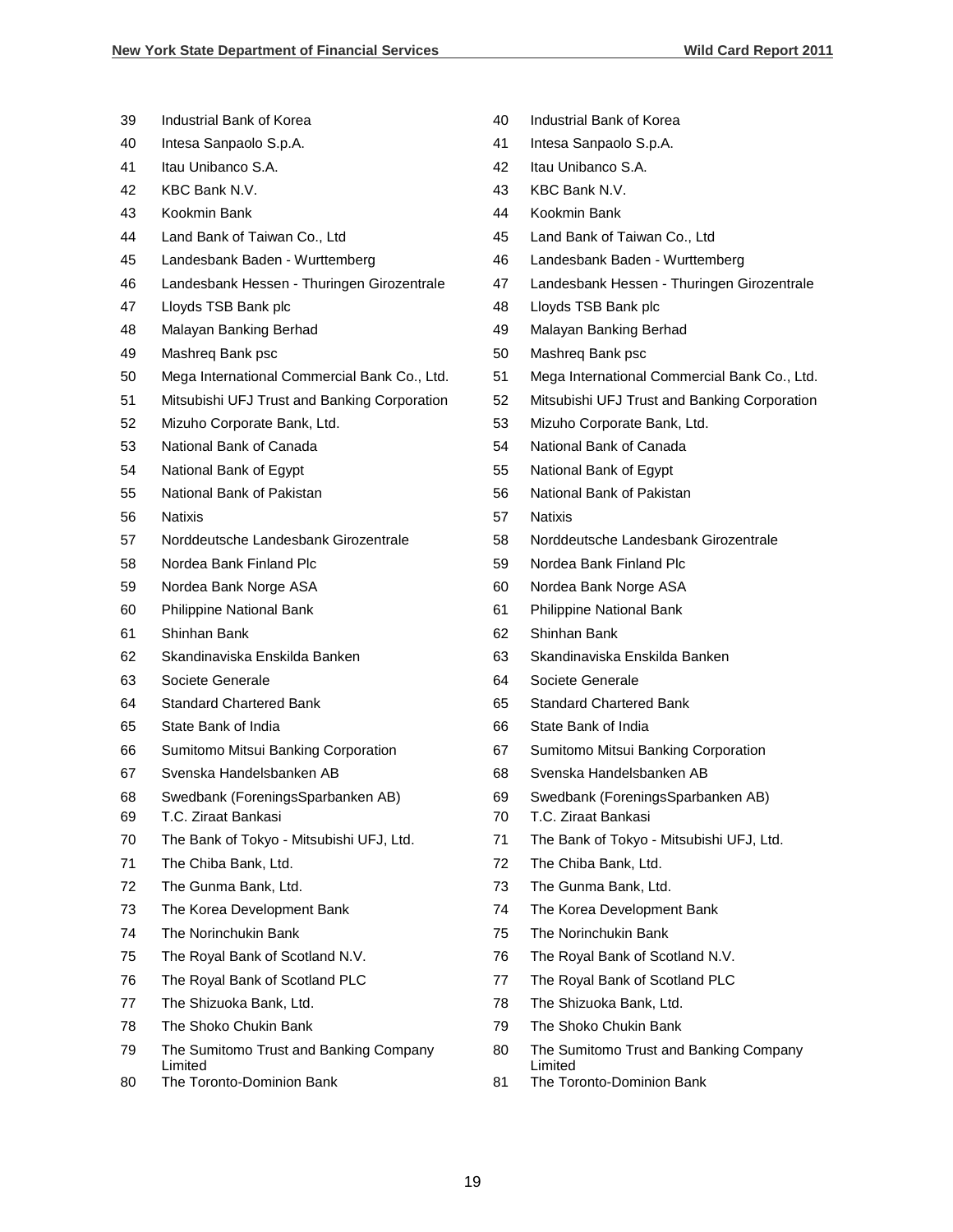- 81 Turkiye Vakiflar Bankasi T.A.O. 82 Turkiye Vakiflar Bankasi T.A.O.
- 82 UniCredit Bank AG 683 UniCredit Bank AG
- 
- 
- 85 WestLB AG 86 WestLB AG
- 
- 
- 83 UniCredit S.p.A. 684 UniCredit S.p.A.
- 84 United Bank Limited **85** United Bank Limited
	-

#### **Foreign Agencies**

#### **12/31/2010 12/31/2011**

- 1 Banco de Bogota 1 Banco de Bogota
- 
- 3 Banco Latinoamericano de Comercio Exterior, S.A.
- 
- 5 Bank of Taiwan 5 Bank of Taiwan
- 6 Beogradska Banka dd 6 Beogradska Banka dd
- 7 Canadian Imperial Bank of Commerce 7 Canadian Imperial Bank of Commerce
- 
- 9 Hua Nan Commercial Bank, Ltd. 9 Hua Nan Commercial Bank, Ltd.
- 10 Jugobanka dd 10 Jugobanka dd
- 11 Oversea-Chinese Banking Corporation Limited
- 12 P.T. Bank Negara Indonesia (Persero) Tbk 12 P.T. Bank Negara Indonesia (Persero) Tbk
- 13 P.T. Bank Rakyat Indonesia (Persero) 13 P.T. Bank Rakyat Indonesia (Persero)
- 14 The Bank of Nova Scotia 14 The Bank of Nova Scotia
- 15 United Overseas Bank Limited 15 United Overseas Bank Limited
- 16 Woori Bank 16 Woori Bank

# 2 Banco Industrial de Venezuela, C.A. 2 Banco Industrial de Venezuela, C.A. 3 Banco Latinoamericano de Comercio Exterior, S.A. 4 Bank Leumi Le-Israel B.M. 4 Bank Leumi Le-Israel B.M.

- 
- 
- 8 Hana Bank 8 Hana Bank
	-
	-
	- 11 Oversea-Chinese Banking Corporation Limited
	-
	-
	-
	-
	-